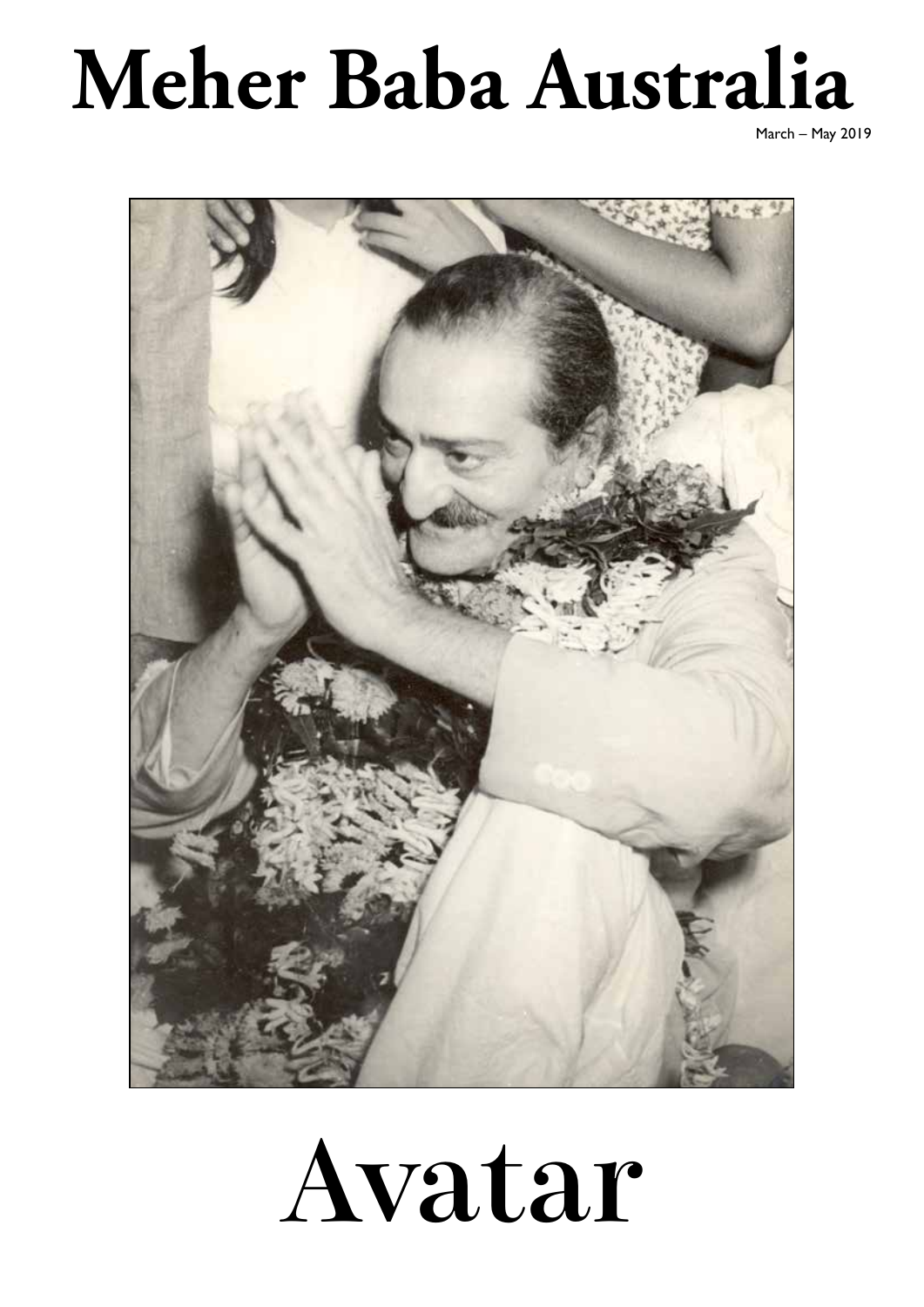### **Prelude to destiny**

*Jean Adriel*

Tremendous as Baba's effect has been upon the lives of many thousands who have had a close inner or outer contact with him, his life activity so far has been largely preparatory, because his public manifestation — which many of us believe will substantiate his claims of Avatarhood — is yet to begin and become self-evident.

His claims of Mastership can hardly be repudiated by any unprejudiced person who is acquainted with the facts of his life; and if we understand what the role of Avatarhood implies, we may see in many of these facts indications that this claim also is true.

Since in the West we have no literature which deals with the concept of the Avatar as a recurrent manifestation of Godhood in human form, we must turn to the Bhagavad Gita — the great sacred classic of India — for enlightenment on this subject.

Here we find a dramatic situation which is wholly analogous to the present condition of man. Then, as in our time, a dreadful war — as related to the Mahabharata — was destroying the old order with all its vices and virtues. Both individuals and nations had come to the place where all the intellectual, moral and emotional values had collapsed, leaving man in a state of spiritual bankruptcy and utter bewilderment.

The man of action — Arjuna — was asking himself, even as we are asking ourselves today, whether bloodshed ever achieved anything of lasting worth. Did it not perhaps merely help to keep the balance of power in the hands of one group of people or

nations rather than in another? With Arjuna, however, directing the battle behind the scenes, was his beloved friend and counsellor, Krishna, for whom Arjuna had the deepest love and respect. In his moment of utter frustration, hopelessness and doubt of all his old values, he turns to his wise friend and guide, asking him for a clear rule of conduct by which he may confidently walk.

This man Arjuna is the representative man of his age who has — like modern man — exiled God and spirituality in favour of ethical, social and humanitarian ideals and practical reforms. Both individually and collectively this man of the Gita and of today has reached the moment of his soul's greatest need — when he must face his own inadequacy.

Up to this time, Krishna's help has been largely that of spurring his friend on to disinterested action in defending his position against the opposing foe; the outer foe who is, of course, nothing but the objectification of the inner. But now Arjuna — having reached the end of his own egoistic action — turns to Krishna in despair, pleading for his help.

He begins to suspect that this beloved comrade is more than human friend, more than mere man. He implores him to show him his true form, his real nature. And because the soul of Arjuna — almost like that of modern man — has been sufficiently conditioned by suffering; because his egoistic self-sufficiency has been punctured, Krishna consents to satisfy the soul's urgent desire.

He reveals himself in his aspect of universal Saviour or Avatar, and proceeds now to guide Arjuna to the higher state of consciousness for which he knows him to be ready.

In the person of Krishna, we find one in whom the eternal divine nature is fully conscious; one, therefore, who is fully aware of his destiny as the spiritual leader of mankind and in that consciousness, directs the destinies of men and nations. In his own right as the incarnate God for the whole of humanity — not merely for a restricted group of close disciples he lifts the consciousness of the entire created world, for even the animals respond to the magic of his divine flute — the symbol of the irresistible drawing power of God in the soul. Krishna also recognizes that his role of guide and awakener of the whole of life is one which he has always, since the dawn of humanity, fulfilled.

Of this same consciousness, Baba has given countless indications both in his dealing with people and by his own admission. Once, when a questioner asked him how he knew that he was the Christ, he replied: "I knew it before anything was," which is perhaps another way of saying: "Before Abraham was, I am;" or, "In the beginning was the Word, and the Word was with God, and the Word was God."

In the instruction which Krishna gives to his disciple Arjuna, we find basically the same technique of life which Baba today gives to his twentieth-century disciples. At some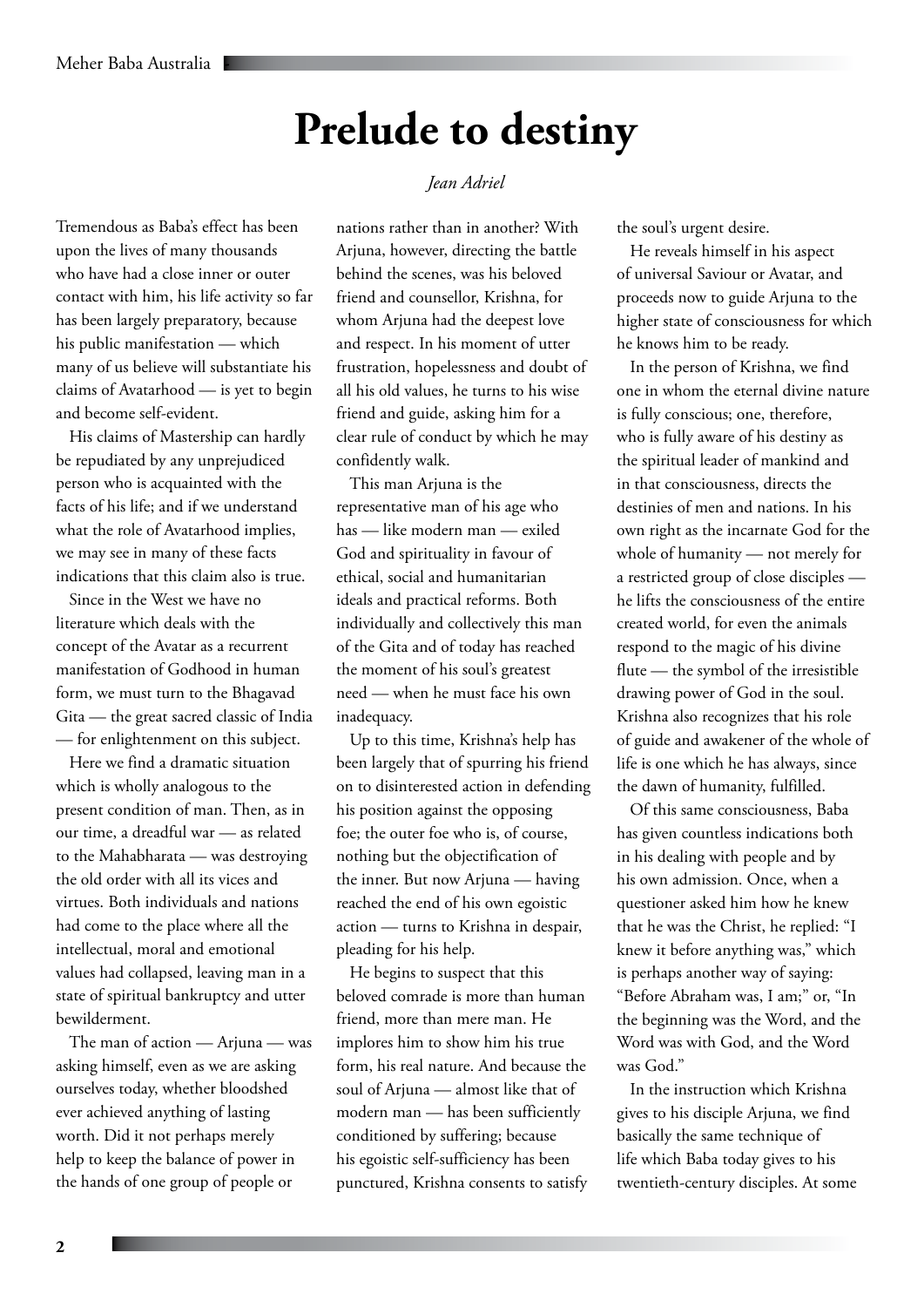stage of their inner unfoldment he gives them a glimpse of his true nature and mission, and then encourages them to surrender themselves wholly to his will his guidance.

He teaches them how to live in the world, yet not be of it; how to perform all action without regard for the fruits, by thinking of themselves as channels for the action of the Divine Being within. He gives them a new Law of Life by which action



Meher Baba at Feldmeilen, the Mertens' home in Switzerland, 6-15 July 1934. Avatar's Abode Archive.

may be performed free of bondage yet powerful enough to achieve the will of God or the Avatar.

He lifts them above the plane of the opposites, with its endless conflicts and perplexities, into the center of true knowledge, peace and joy — the Divine Self.

Also like Krishna, Baba first leads the disciple as the beloved friend, father, comrade. Then, when the time is ripe, he reveals himself as the soul's Saviour, the immortal Being who lives in the heart of every man, while at the same time he takes form as the human Avatar. With Krishna, Baba says: "Seek refuge in me, for you are very dear to me. I will release you from all sin. Do not grieve; do not worry."

Surely today as in that far-off time of Krishna, we have reached an impasse in man's development. Of himself alone, he seems powerless even to protect his physical existence. This is the psychological moment when man should — and indeed must — turn

once again toward God for help.

To the least mystical person, it should be apparent — as it was to the pragmatist, Arjuna — that unless some divine means is found to enable man to transcend his greed, selfishness and fear, this civilization will rapidly retrogress to the jungle state of consciousness, or be totally destroyed by the pressure of a button in the hands of a man or nation gone berserk.

War has obviously not taught us the lesson that mankind is One. War can never teach that lesson. Only as individuals become aware of the basic unity of all life will nations be able to cooperate in a spirit of universal brotherhood and assure the further spiritual progress of mankind.

Clearly, such a development in man's consciousness presupposes divine intervention of some sort. Not by intellectual means, not by conscious willing, can man learn to love his fellow-man regardless of colour, creed or nationality. For this, the constructive forces of the unconscious

must be released.

Fortunately for humanity there is, in the form of Meher Baba, a Divine Force who has the power to arouse these latent powers of Light; and what is more important, who has the authority to use that power, as the testimony of many advanced souls and saints has corroborated in this, his life story.

Only the Leader — the Avatar knows when the God-force shall speak his word of power and effect for man his gravely needed spiritual awakening. We can, however, as Baba tells us, speed its coming by surrendering ourselves wholly to the will of God, with the recognition that only divine aid will save mankind from total destruction.

When humanity has come to the end of its own resources, at the moment of its greatest need, then, Baba says, he will initiate his public work….

> *AVATAR, pp. 266-269, 1947 © Jean Adriel.*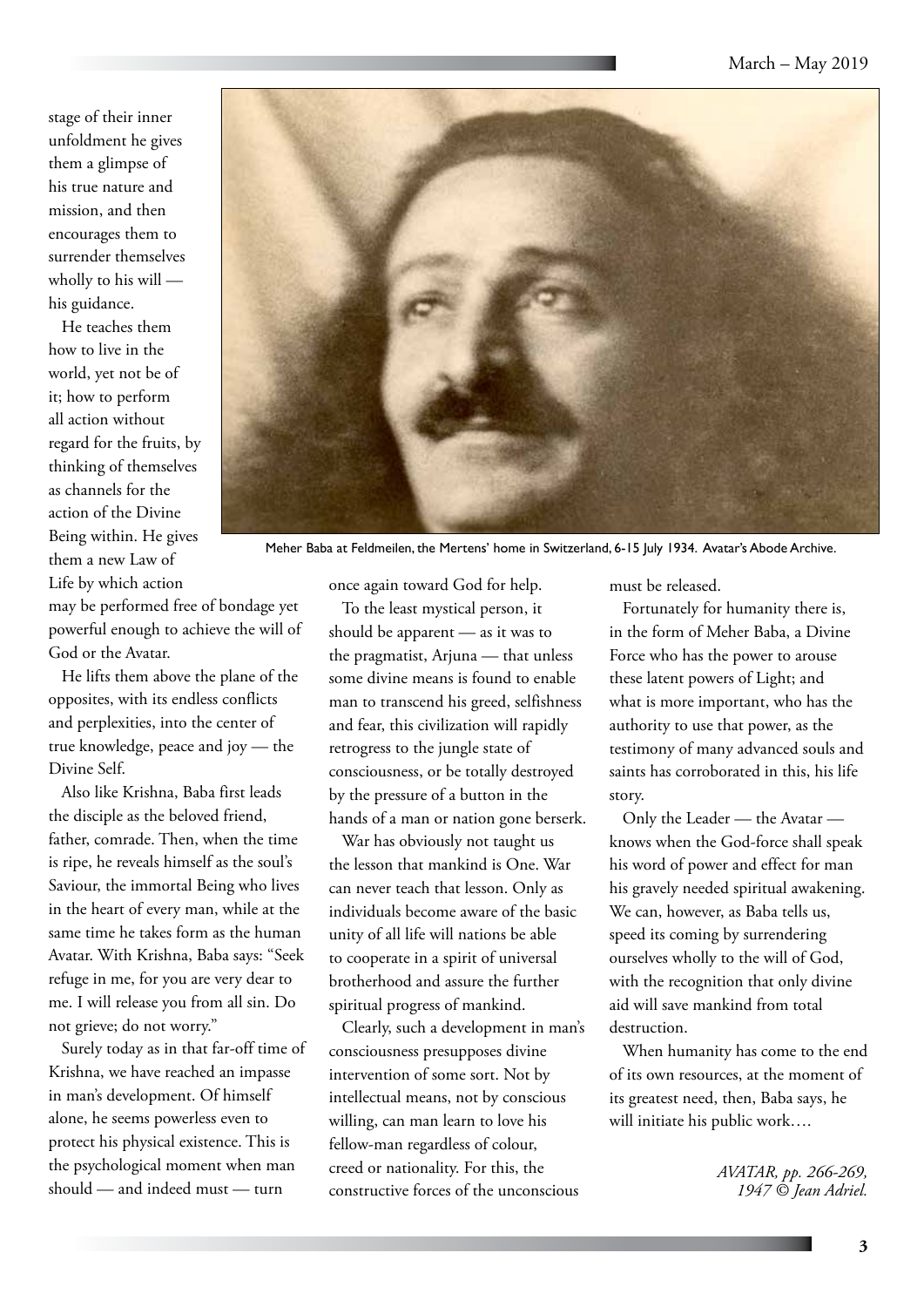### **The Avatar's call**

*Meher Baba*

Age after age, when the wick of Righteousness burns low, the Avatar comes yet once again to rekindle the torch of Love and Truth. Age after age, amidst the clamour of disruptions, wars, fear and chaos, rings the Avatar's call:

"COME ALL UNTO ME."

Although, because of the veil of illusion, this Call of the Ancient One may appear as a voice in the wilderness, its echo and re-echo nevertheless pervades through time and space to rouse at first a few, and eventually millions, from their deep slumber of ignorance. And in the midst of illusion, as the Voice behind all voices, it awakens humanity to bear witness to the Manifestation of God amidst mankind.

The time is come. I repeat the Call, and bid all come unto me.

This time-honored Call of mine thrills the hearts of those who have patiently endured all in their love for God, loving God only for love of God. There are those who fear and shudder at its reverberations and would flee or resist. And there are yet others who, baffled, fail to understand why the Highest of the High, who is allsufficient, need necessarily give this Call to humanity.

Irrespective of doubts and convictions, and for the Infinite Love I bear for one and all, I continue to come as the Avatar, to be judged time and again by humanity in its ignorance, in order to help man distinguish the Real from the false.

Invariably muffled in the cloak of the



Meher Baba, 8 June 1957 at the previous Poona Centre at 399 Somwar Peth. Photographer: Meelan. Avatar's Abode Archive. © Meher Nazar Publications.

infinitely true humility of the Ancient One, the Divine Call is at first little heeded, until, in its infinite strength, it spreads in volume to reverberate and keep on reverberating in countless hearts as the Voice of Reality.

Age after age, history repeats itself when men and women, in their ignorance, limitations and pride, sit in judgment over the God-incarnated man who declares his Godhood, and condemn him for uttering the Truths they cannot understand. He is indifferent to abuse and persecution for, in his true compassion he understands, in his continual experience of Reality he knows, and in his infinite mercy he forgives.

God is all. God knows all, and God

does all. When the Avatar proclaims he is the Ancient One, it is God who proclaims His manifestation on earth. When man utters for or against the Avatarhood, it is God who speaks through him. It is God alone who declares Himself through the Avatar and mankind.

I tell you all, with my Divine Authority, that you and I are not "WE," but "ONE." You unconsciously feel my Avatarhood within you; I consciously feel in you what each of you feel. Thus every one of us is Avatar, in the sense that everyone and everything is everyone and everything, at the same time, and for all time.

There is nothing but God. He is the only Reality, and we all are one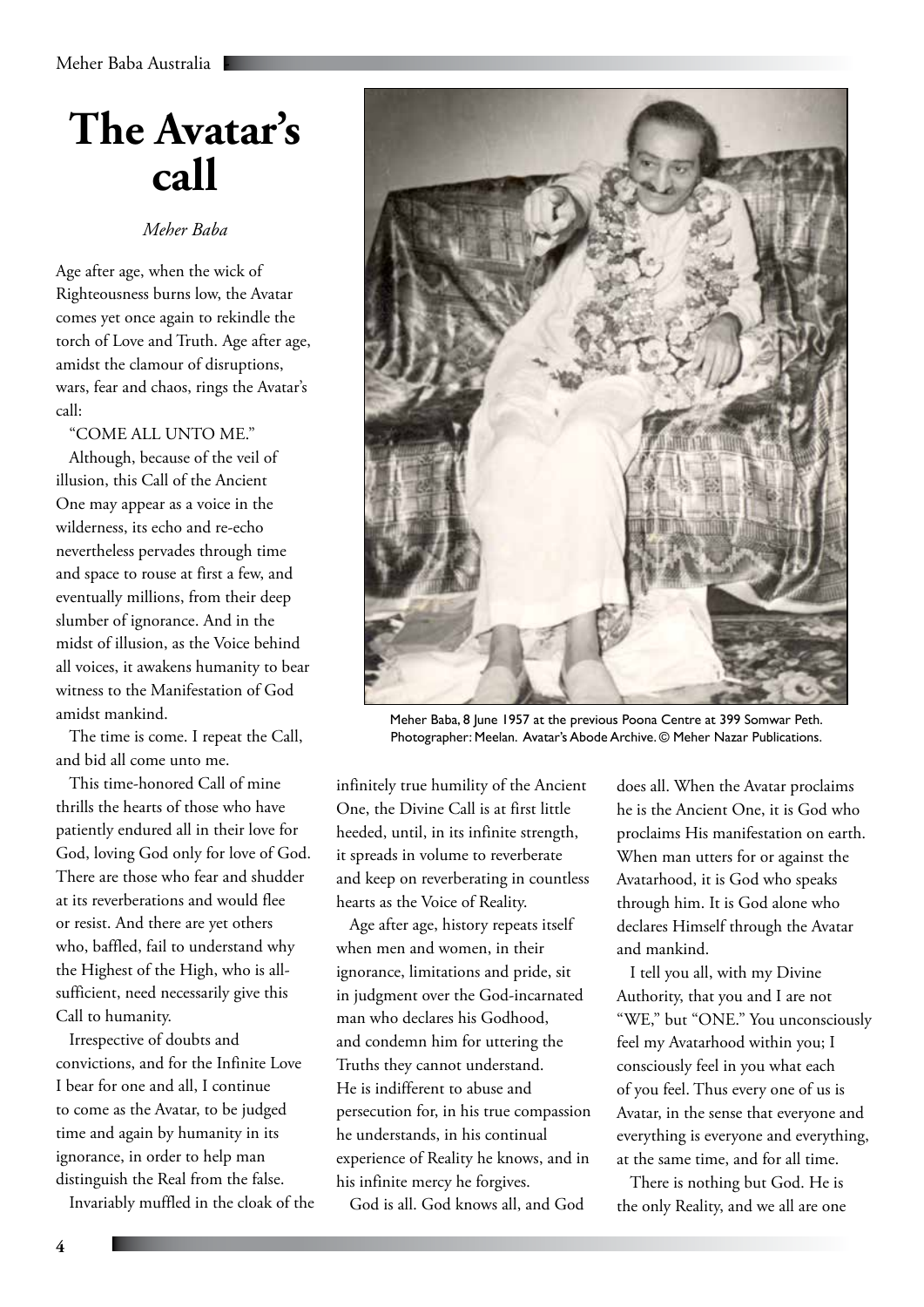in the indivisible Oneness of this absolute Reality. When the One who has realized God says, "I am God. You are God, and we are all one," and also awakens this feeling of Oneness in his illusion-bound selves, then the question of the lowly and the great, the poor and the rich, the humble and the modest, the good and the bad, simply vanishes. It is his false awareness of duality that misleads man into making illusory distinctions and filing them into separate categories.

Love for God alone can annihilate the falsity of the limited ego, the basis of life ephemeral. It alone can make one realize the Reality of one's Unlimited Ego, the basis of Eternal Existence. The divine Ego, as the basis of Eternal Existence, continually expresses itself; but shrouded in the veil of ignorance, man misconstrues his Indivisible Ego and experiences and expresses it as the limited, separate ego.

Pay heed when I say with my Divine Authority that the Oneness of Reality is so uncompromisingly unlimited and all-pervading that not only "We are One," but even this collective term of "We" has no place in the Infinite Indivisible Oneness.

Awaken from your ignorance and try at least to understand that, in the uncompromisingly Indivisible Oneness, not only is the Avatar God, but also the ant and the sparrow, just as one and all of you are nothing but God. The only apparent difference is in the states of consciousness. The Avatar knows that that which is a sparrow is not a sparrow, whereas the sparrow does not realize this and, being ignorant of its ignorance, identifies itself as a sparrow.

Live not in ignorance. Do not waste your precious life-span in differentiating and judging your

fellowmen, but learn to long for the love of God. Even in the midst of your worldly activities, live only to find and realize your true identity with your Beloved God.

Be pure and simple, and love all because all are one. Live a sincere life; be natural, and be honest with yourself.

Honesty will guard you against false modesty and will give you the strength of true humility. Spare no pains to help others. Seek no other reward than the gift of Divine Love. Yearn for this gift sincerely and intensely, and I promise in the name of my Divine Honesty that I will give you much more than you yearn for.

I give you all my blessing that the spark of my Divine Love may implant in your hearts the deep longing for love of God.

> *THE BELOVED, THE LIFE AND WORK OF MEHER BABA, pp. 109-111, Naosherwan Anzar, 1983 © Avatar Meher Baba Perpetual Public Charitable Trust.*

### **The declaration**

#### *Meher Baba*

**I have not come to establish anything new — I have come to put life into the old. I have not come to establish retreats or ashrams. I create them for the purpose of my universal work, only to repeatedly dissolve them once that purpose has been served.**

**When my universal religion of love is on the verge of fading into insignificance, I come to breathe life into it and to do away with the farce of dogmas that defile it in the name of religions and stifle it with ceremonies and rituals.**

*THE MOVING FINGER WRITES, Part 2, p. 12, 1967 © Avatar Meher Baba Perpetual Public Charitable Trust*

### **The Avatar's advent**

*Meher Baba*

Age after age the Avatar comes amidst mankind to maintain his own creation of illusion, thereby also awakening humanity to awareness of it.

The framework of illusion is always one and the same, but the designs in illusion are innumerable and ever-changing.

My advent is not to destroy illusion because illusion, as it is, is absolutely nothing. I come to make you become aware of the nothingness of illusion.

Through you, I automatically maintain illusion which is nothing but the shadow of my infinite Self, and through me you automatically discard illusion when you experience its falseness.

> *LIFE AT ITS BEST, pp. 73. 1957 © Sufism Reoriented, Inc.*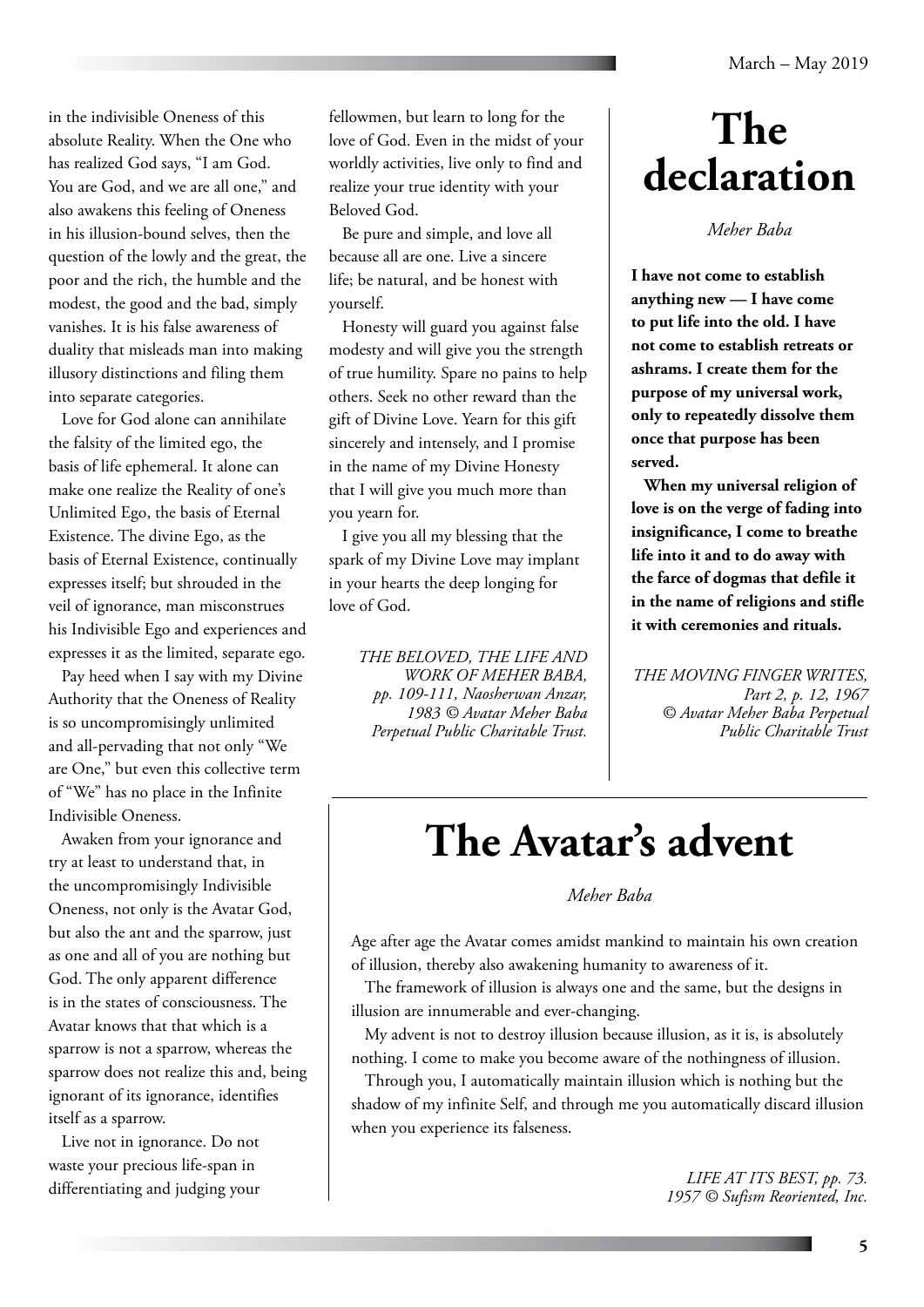### **Avataric periods**

#### *Meher Baba*

Consciously or unconsciously, every living creature seeks one thing. In the lower forms of life and in less advanced human beings, the quest is unconscious: in advanced human beings, it is conscious. The object of the quest is called by many names — happiness, peace, freedom, truth, love, perfection, Self-realization, God-realization, union with God. Essentially, it is a search for all of these, but in a special way. Everyone has moments of happiness, glimpses of truth, fleeting experiences of union with God; what they want is to make them permanent. They want to establish an abiding reality in the midst of constant change.

Avataric periods are like the springtide of creation. They bring a new release of power, a new awakening of consciousness, a new experience of life — not merely for a few, but for all. Qualities of energy and awareness, which had been used and enjoyed by only a few advanced souls, are made available for all humanity. Life, as a whole, is stepped up to a higher level of consciousness, is geared to a new rate of energy. The transition from sensation to reason was one such step; the transition from reason to intuition will be another.

This new influx of the creative impulse manifests, through the medium of a divine personality, an incarnation of God in a special sense — the Avatar. The Avatar was the first individual soul to emerge from the evolutionary and involutionary process as a Sadguru, and He is the only Avatar who has ever manifested

or will ever manifest. Through Him God first completed the journey from unconscious divinity to conscious divinity, first unconsciously became man in order consciously to become God. Through Him, periodically, God consciously becomes man for the liberation of mankind.

The Avatar appears in different forms, under different names, at different times, in different parts of the world. As His appearance always coincides with the spiritual regeneration of man, the period immediately preceding His manifestation is always one in which humanity suffers from the pangs of the approaching rebirth. Man seems more than ever enslaved by desire, more than ever driven by greed, held by fear, swept by anger. The strong dominate the weak; the rich oppress the poor; large masses of people are exploited for the benefit of the few who are in power. The individual, who finds no peace or rest, seeks to forget himself in excitement. Immorality increases, crime flourishes, religion is ridiculed. Corruption spreads throughout the social order. Class and national hatreds are aroused and fostered. Wars break out. Humanity grows desperate. There seems to be no possibility of stemming the tide of destruction.

At this moment the Avatar appears. Being the total manifestation of God in human form, He is like a gauge against which man can measure what he is and what he may become. He trues the standard of human values by interpreting them in terms of divinely human life.

He is interested in everything but not concerned about anything. The slightest mishap may command His sympathy; the greatest tragedy will not upset Him. He is beyond the alternations of pain and pleasure, desire and satisfaction, rest and struggle, life and death. To Him they are equally illusions that He has transcended, but by which others are bound, and from which He has come to free them. He uses every circumstance as a means to lead others toward Realization.

He knows that individuals do not cease to exist when they die and therefore is not concerned over death. He knows that destruction must precede construction, that out of suffering is born peace and bliss, that out of struggle comes liberation from the bonds of action. He is only concerned about concern.

In those who contact Him, He awakens a love that consumes all selfish desire in the flame of the one desire to serve Him. Those who consecrate their lives to Him gradually become identified with Him in consciousness. Little by little their humanity is absorbed into His divinity, and they become free. Those who are closest to Him are known as His Circle.

The Avatar awakens contemporary humanity to a realization of its true spiritual nature, gives Liberation to those who are ready, and quickens the life of the spirit in His time. For posterity is left the stimulating power of His divinely human example — of the nobility of a life supremely lived, of a love unmixed with desire, of a power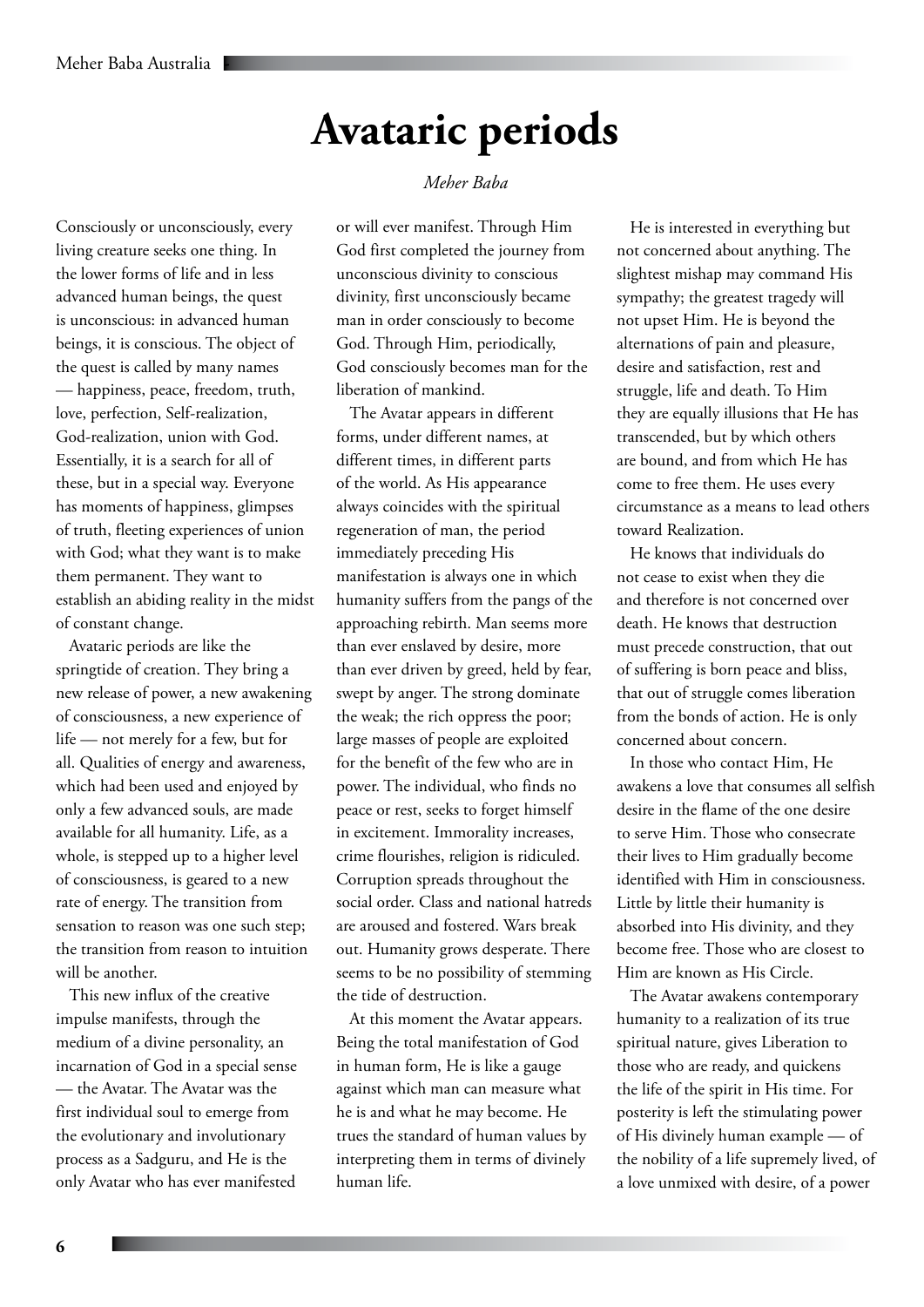unused except for others, of a peace untroubled by ambition, of a knowledge undimmed by illusion. He has demonstrated the possibility of a divine life for all humanity, of a heavenly life on earth. Those who have the necessary courage and integrity can follow when they will.

Those who are spiritually awake have been aware for some time that the world is at present in the midst of a period such as always precedes Avataric manifestations. Even unawakened men and women are becoming aware of it now. From their darkness they are reaching out for light; in their sorrow they are longing for comfort; from the midst of the strife into which they have found themselves plunged, they are praying for peace and deliverance.

For the moment they must be patient. The wave of destruction must rise still higher, must spread still further. But when, from the depths of his heart, man desires something more lasting than wealth and something more real than material power, the wave will recede. Then peace will come, joy will come, light will come.

My public manifestation — is not far off. I bring the greatest treasure it is possible for man to receive — a treasure that includes all other treasures, that will endure forever, that increases when shared with others. Be ready to receive it.

*DISCOURSES, 7th edition, pp. 266-270, 1987 © Avatar Meher Baba Perpetual Public Charitable Trust.*



Meher Baba, Jabalpur circa January 1939. This photo was taken by Mani. Avatar's Abode Archive. © MSI Collection.

# **This body is not Me**

*Meher Baba*

You do not see Me as I really am. This body is not Me. My real Self is far more beautiful.

I am Infinite Truth, Infinite Love, and Infinite Power. I am life eternal. I was Krishna, I was Buddha, I was Jesus and now I am Meher Baba.

> *LOVE ALONE PREVAILS, p. 34, Kitty Davy, 1981 © Avatar Meher Baba Perpetual Public Charitable Trust.*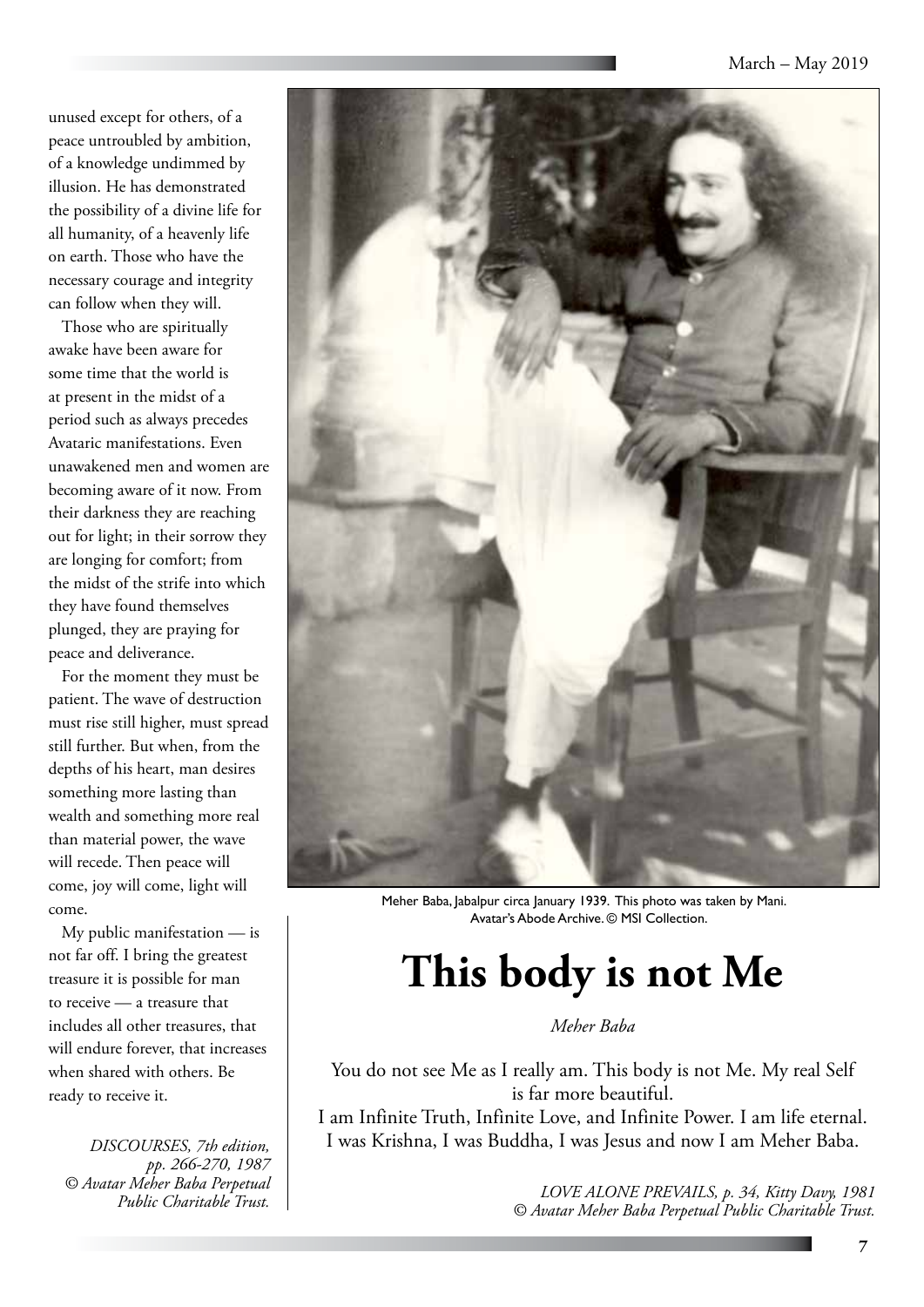### **Last message on the alphabet board**

### 7 October 1954 *Meher Baba*

There is no reason at all for any of you to worry. Baba was, Baba is, and Baba will also be eternally existent.

Severance of external relations does not mean the termination of internal connections. It was only for establishing the internal connections that the external contacts have been maintained till now. The time has now come for being bound in the chain of internal connections. HENCE EXTERNAL CONTACT IS NO LONGER NECESSARY. It is possible to establish the internal link by obeying Baba's orders. I give you all My blessings for strengthening these internal links.

I am always with you and I am not away from you. I was, am and will remain eternally with you, and it is for promoting this realization that I have severed external contact.

This will enable all persons to realize

Truth by being bound to each other with internal links.

Oh, My lovers! I love you all. It is only because of My love for My creation that I have descended on Earth. Let not your hearts be torn asunder by My declarations concerning the dropping of My body. On the contrary, accept My Divine Will cheerfully. You can never escape from Me. Even if you try to escape from Me, it is not possible to get rid of Me. Therefore have courage and be brave.

If you thus lose your heart, how will it be possible for you to fulfill the great task which I have entrusted to you? Be brave and spread MY MESSAGE OF LOVE far and wide to all quarters, in order to fulfill My Divine Will. Let the words



Meher Baba's hands using the alphabet board in the cage room at Upper Meherabad on 30 July 1941 before going into seclusion on 1 August 1941. This photo was taken by Padri. Avatar's Abode Archive. © MSI Collection.

'BABA, BABA' come forth from every nook and corner of the world and from the mouth of every child, and let their ignorance be reduced to ashes by the burning flame of My Love.

Come together in order to fulfill My Will by taking your stand on TRUTH, LOVE and HONESTY, and be worthy of participating in My Task. I give you all My blessings for spreading MY MESSAGE OF LOVE.

*PRACTICAL SPIRITUALITY, p. 216, John A. Grant, 1985 © Avatar Meher Baba Perpetual Public Charitable Trust.*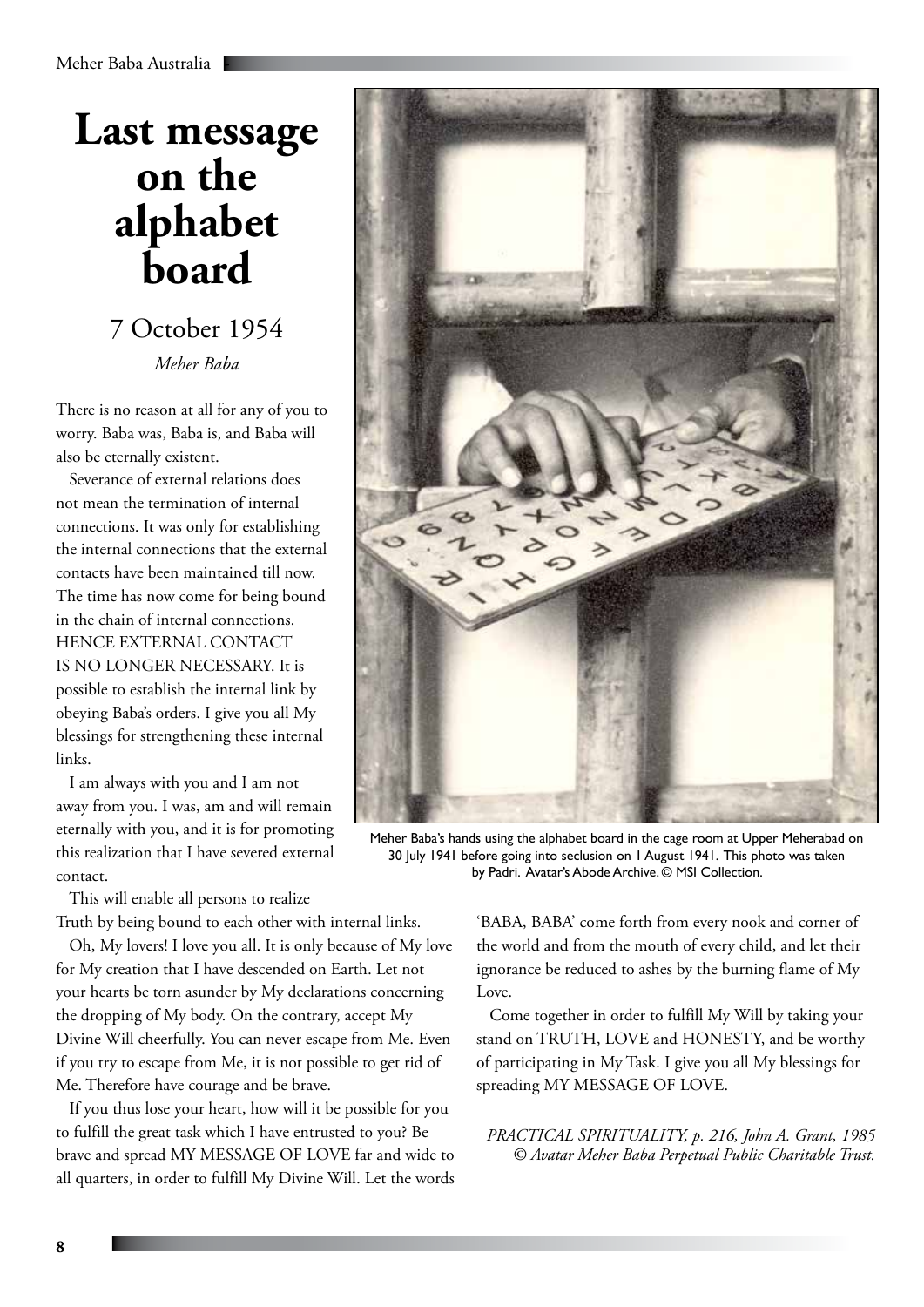### **He is with each one at all times**

### *Mani Irani*

We do not need to see what the year holds; we need only to hold fast to the Seer. All we have to do, Baba tells us, is to hold on to Him with unshakable faith and love — all who are attached to Him, whether deserving or otherwise, are bound to reach the goal.

He gave the simple illustration of a goods train: every wagon that is linked to the Engine, whether it contains gold or rubble, gets borne to the Terminus. But many are the jolts and distractions along this journey with God, and He has to keep warning us "hold fast — hold fast" as He pulls us along.

He has provided us with the means to hold fast. He has given us the love that feeds our faith. Faith is like a lighted lamp, it shines only in the dark. And while its brightness is proof of darkness, its light reveals His grace that keeps it burning.

Those who deprive themselves of the light of God's grace by their blind unbelief are nevertheless never deprived of His compassion. Baba recently commented to the mandali: "Jesus said 'Father forgive them for they know not what they do.' I say 'Father have pity on them for they know not what will happen.'"

To His lovers, Baba says: "I alone Am. Remember me wholeheartedly. Repeat my name constantly. I am with you." Over and over again His lovers experience the sublime truth of His being the Slave of the love of His lovers. With every wholehearted call of BABA!, His reply I AM HERE materializes. He is with each one at all times, but asks us to wake Him up with remembrance. He says, "I am in each heart but I am sleeping there. It is my old, old habit. In order to awaken me you should always call out to me, saying 'Baba, Baba, Baba' continuously. Then I, who am in your heart, will not find any pleasure in remaining asleep. Let alone sleep, I shall not find time even to doze!"

> *82 FAMILY LETTERS, p. 300, 1976 © Avatar Meher Baba Perpetual Public Charitable Trust.*



Meher Baba sitting in front of the pipal tree He had planted in 1930 in Madras. 4 April 1947. Avatar's Abode Archive.

# **Nowadays people have computers**

### *Eruch Jessawala*

Nowadays people have computers to do everything. You people are always telling us we have to get computers for the office, to keep the books, to file papers, to organize things, but Baba used to keep track of all this, of the hundreds and hundreds of people He was responsible for, without any computer, without writing anything down.

Baba's perfection was such that He would never overlook even the tiniest detail of anything.

*THAT'S HOW IT WAS, p. 95, 1995 © Avatar Meher Baba Perpetual Public Charitable Trust.*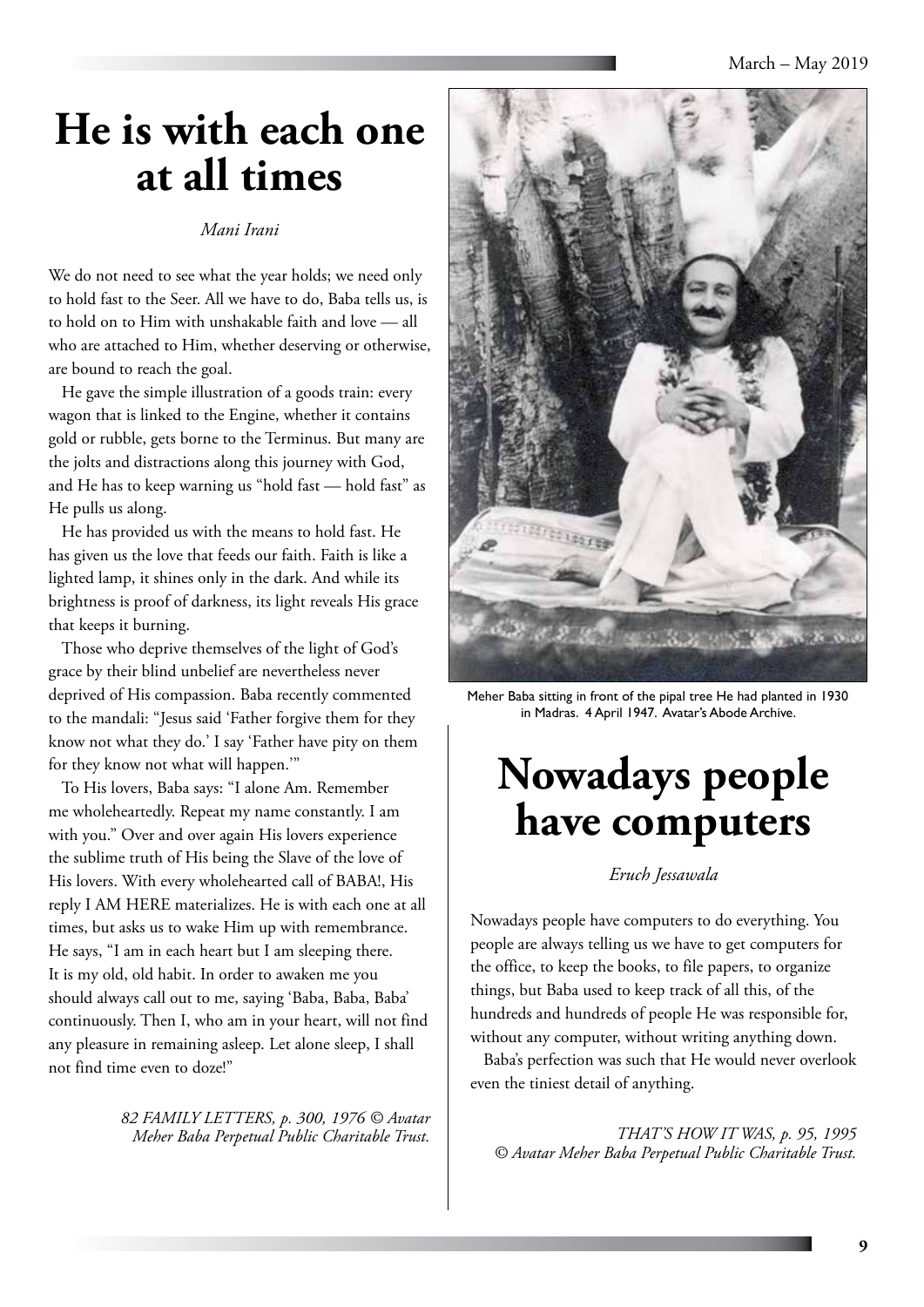#### Meher Baba Australia **‑**



Mani labelled this photo as being taken at the Prem Ashram in Meherabad in the 1920s. Avatar's Abode Archive.

# **I am bliss personified**

*Meher Baba*

Really speaking, everywhere in the entire universe is bliss. It is all bliss, bliss and bliss! But poor, ignorant mankind cannot enjoy it, as man does not know how to enjoy it. The whole universe is full of infinite bliss, but disregarding it, man hankers after the transient happiness of affluence, influence, possessions, name and fame. This is all false and illusory, yet man runs only after this. It is due to his ignorance of what is real. One should try to acquire real happiness by eschewing that which is false.

I am bliss personified. This five foot, six inch physical form you see is not real. If you could see my Real Form, you would not be yourself. The limited human mind has not the least conception of the Sat-Chit-Ananda state — Infinite Power-Knowledge-Bliss. This state is beyond the realm of the mind. It is called the Nirvikalp state — the "I am God" state. Nirvikalp is the Infinite Bliss state of Paramatma or God's Infinite Consciousness.

Everyone is destined to attain this state and it is everyone's duty to make efforts toward that end. Some persons may acquire Realization today; if not today, then tomorrow. Some may get it after years and some after many births. But at some time or other, one and all have to experience this elevated state.

> *LORD MEHER, Online, p.1039, 1986 © Avatar Meher Baba Perpetual Public Charitable Trust.*

### **Messages of Avatar Meher Baba**

### *Meher Baba*

I belong to no religion. Every religion belongs to Me. My own personal religion is of My being the Ancient Infinite One and the religion I teach to all is of love for God. This love can be practised by anyone, high, low, rich, poor, and every one of every caste and creed can love God.

God is not to be lured, but is to be loved. God is not to be preached, but is to be lived. Only those who live the life of love, honesty and self-sacrifice, can know Me as the Ancient One.

I can say with Divine Authority that I experience eternally, consciously and continually, being one with you all, and one in you all. Any worship or obeisance done to any deity ... to any saint, master, advanced soul or yogi, eventually comes to Me. By offering pure unadulterated love to anyone and to anything, you will be loving Me, as I am in everyone and everything and beyond everything.

*WHEN HE TAKES OVER, p. 3, ed Bal Natu 1988 © Avatar Meher Baba Perpetual Public Charitable Trust.*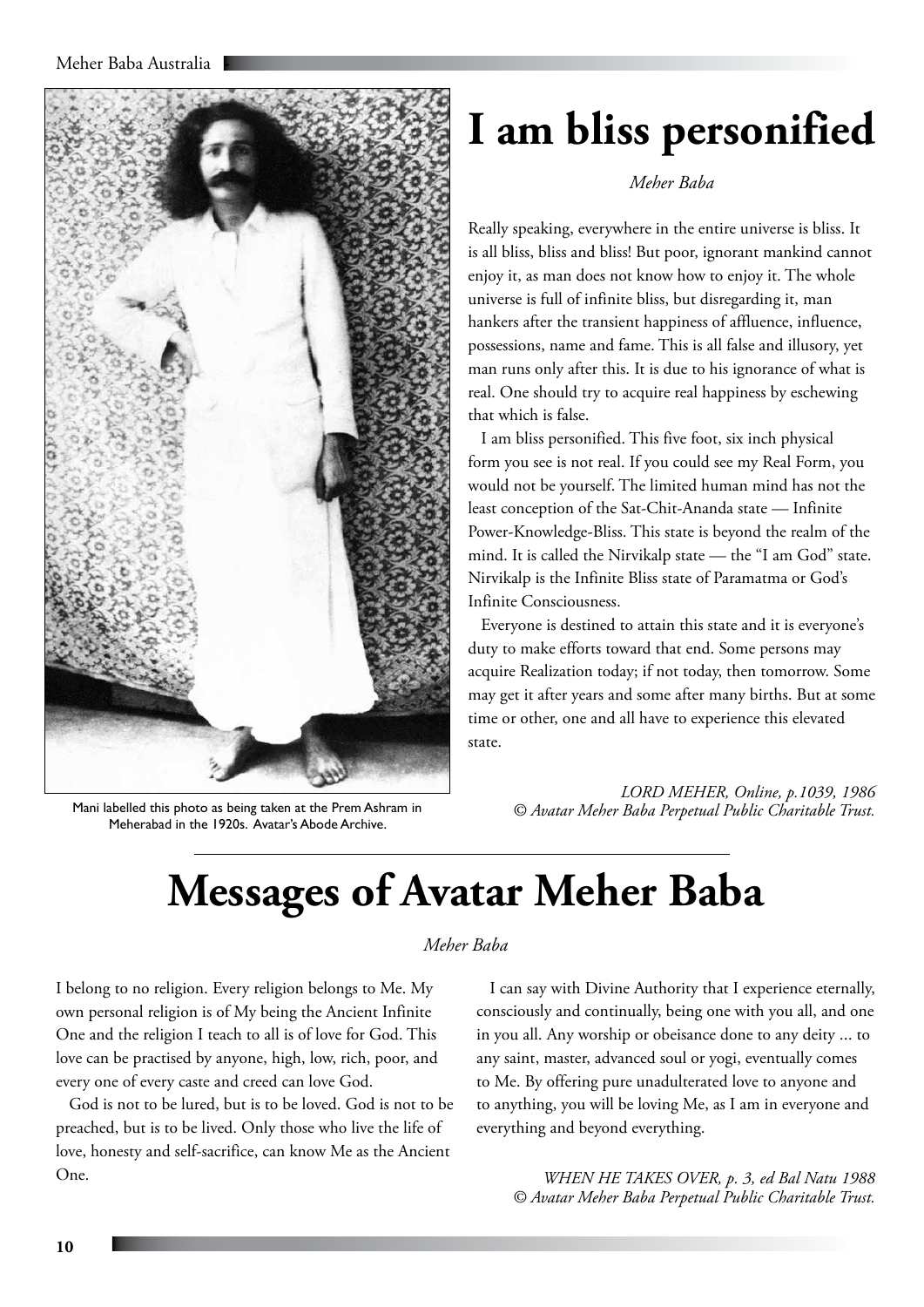# **Remember others with kindness and generosity**

### *Meher Baba*

Before he can know Who he is, man has to unlearn the mass of illusory knowledge he has burdened himself with on the journey from unconsciousness to consciousness. It is only through love that you can begin to unlearn, thus eventually putting an end to all that you do not know. God-love penetrates the illusion, while no amount of illusion can penetrate God-love.

Start learning to love God by beginning to love those whom you cannot. You will find that in serving others you are serving yourself.

The more you remember others with kindness and generosity, the less you remember yourself; and the less you remember yourself the more you forget yourself. And, when you completely forget yourself, you find me as the Source of all Love.

Give up parrotry in all its aspects. Start practising whatever you truly feel to be true and justly to be just. Do not make a show of your faiths and beliefs. You have not to give up your religion, but to give up clinging to the outer husk of mere ritual and ceremonies. To get to the fundamental core of Truth underlying all religions, reach beyond religion.

*Extract from Meher Baba's UNIVERSAL MESSAGE. Can also be found in THE GOD MAN by C.B. Purdom pp 344- 346 (God Alone Is). © Avatar Meher Baba Perpetual Public Charitable Trust.*

### **Toys in the Divine Game**

*Meher Baba*



Meher Baba at Ganeshkind in Poona, 9 June 1957. Photo by Meelan Studios. Avatar's Abode Archive. © Meher Nazar Publications.

The Infinite alone exists and is Real; the finite is passing and false.

The Original Whim in the Beyond caused the apparent descent of the Infinite into the realm of the seeming finite. This is the Divine Mystery and the Divine Game in which Infinite Consciousness for ever plays on all levels of finite consciousness.

I am Infinite Consciousness, interpenetrating and transcending all states of limited consciousness. The most primal and the most final categories of consciousness — say a stone or a saint — are

equidistant from me, so I am equally approachable by all. I am the Way.

Unwavering loyalty to the Way is the real remedy for the sickness of impressioned consciousness. Some of my lovers, owing to fluctuating faith, fail to understand this and run hither and thither for Freedom. For me it then becomes a matter of retrieving them, and others wonder why I give so much attention to these people.

A child has many toys, and it likes to play with some more than with others, and one is so dear that he won't part with it even when he goes to bed. If someone snatches away a favourite toy he must get it back, and if one gets broken he demands that it be mended; he will not be consoled with another even more costly one.

It is the same with me. I am a child whose playground is the universe. All beings and things are my toys in my divine Game — compared with my being and power all are inanimate toys — but they are toys which I inspire with my life-giving love.

All are equally me and I reside in each always, but some are dearer to me, and if one of these is taken from me I must get him back. And others have no right to wonder why I show so much concern for this or that one.

> *THE EVERYTHING AND THE NOTHING, pp. 70-71, 1989 © Avatar Meher Baba Perpetual Public Charitable Trust*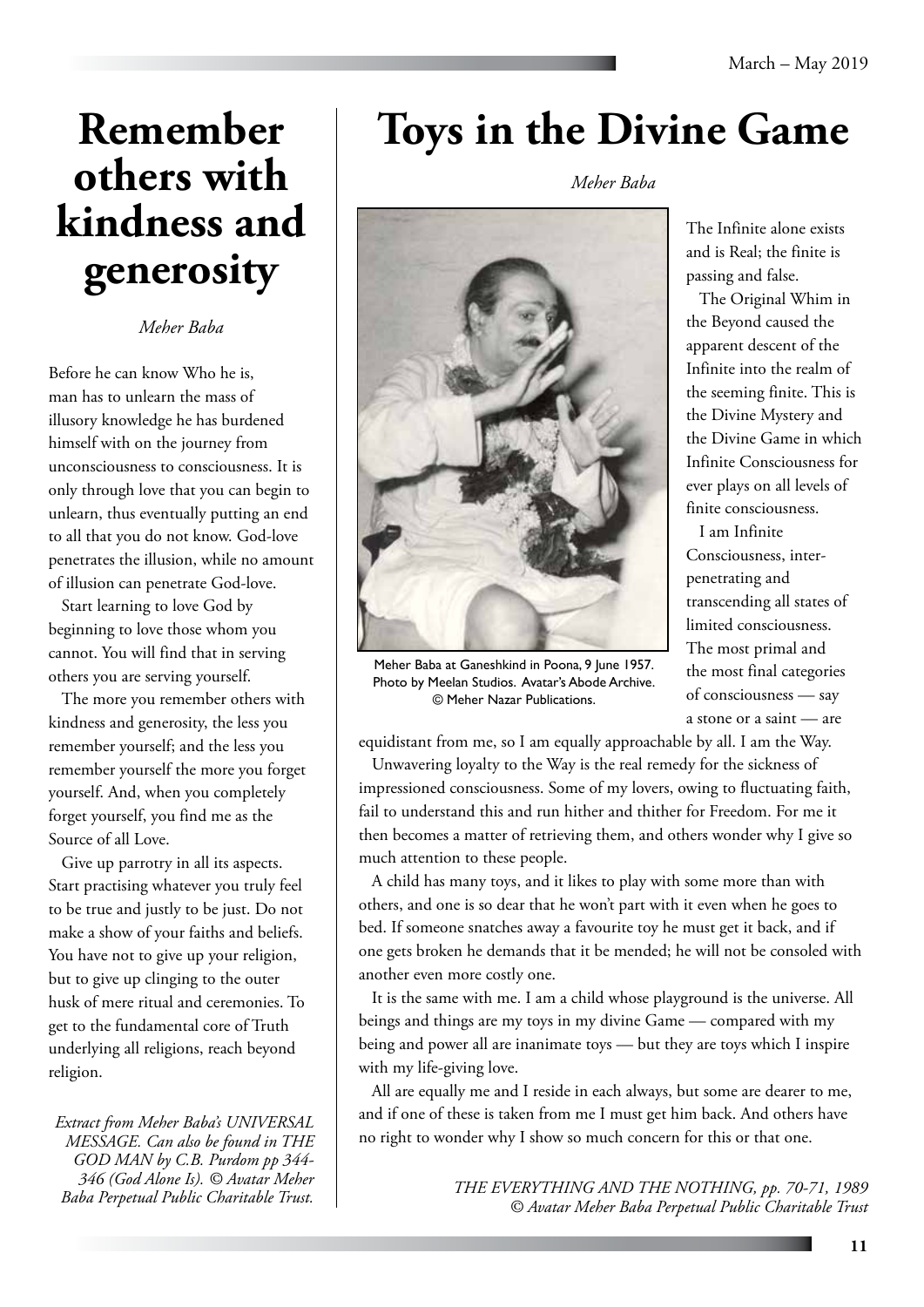# **Forgive them and forget all**

Criticism of Baba by the press was a regular occurrence those days. Behind it was Colonel Irani, who was quite clever and active in his propaganda campaign. He even went so far as to try to persuade Baily to his viewpoint by bribing him.

On December 27th, (1928) Baba found out about Baily's involvement with the Colonel and warned, "If Baily succumbs to graft to support his habits of wine, women and song, he will be like Judas. But I won't allow it to happen. I love him and will see that he does not slip off the path." Soon after, Baba sent Vishnu to Poona, and he returned with Baily the next day. Baily sought Baba's forgiveness with tears streaming down his cheeks. He promised Baba he would change his habits and said he would write a fitting reply to the Colonel's allegations. Hearing this, Baba explained at length about the current antagonism against him.

You should not hate him (Colonel Irani); the man deserves to be pitied. We should not act in the same way as he does. We should harbor no bitterness for his criticism nor try to get the better of him. Instead we should patiently tolerate his obstructive tactics. How beautiful it was when Christ said, "If a person slaps you on one cheek, offer him the other." This is the real thing; otherwise, there is no difference between the Colonel and Baily.

*Meher Baba*



Meher Baba at Toka 1928, during a fast. This photo was taken by Raosaheb Afseri. Avatar's Abode Archive. © MSI Collection.

If a man curses your father and you curse his mother, what is the difference between you? Such opponents are friends not enemies. They teach you the lesson of being calm, patient and forbearing in every adverse circumstance – in the midst of all provocation. They thereby render you the greatest service. So forbear, forgive and forget.

Your attitude should serve as an example of forbearance and patience to the world. Therefore, don't become like them. Tolerate everything, face every obstacle and learn to swallow

anger. It is for this reason that Kabir has said, "If you want to gulp down anything, gulp down wrath."

You have a great lesson to learn from this opposition. Learn that those who spread deceitful lies about our actions and propagandize against us are thereby giving importance to our work without our asking. They publicize our cause, advertising it widely in a way which we could not have done. This is their service to us. Not only this, but by carrying on with all their propaganda, they are always thinking of me and giving me so much importance. This preoccupation of theirs is thus advantageous to them. You serve me in a favorable manner; they in an unfavourable manner, but it is service nevertheless. There is no doubt that in this way they are thinking of me and that is what matters. Their angle of

vision is different, but they have the right to think and express their views and opinions. But while expressing their minds, too often they lose control over their tongues which leads them to such extreme ridicule which makes them scandalize us.

You may resent it and say that this is their weakness. But if you believe this and still adopt the same vituperative attitude toward them, does this not expose your own weakness? There is then no difference between you and them! And it shows that my instructions, discourses and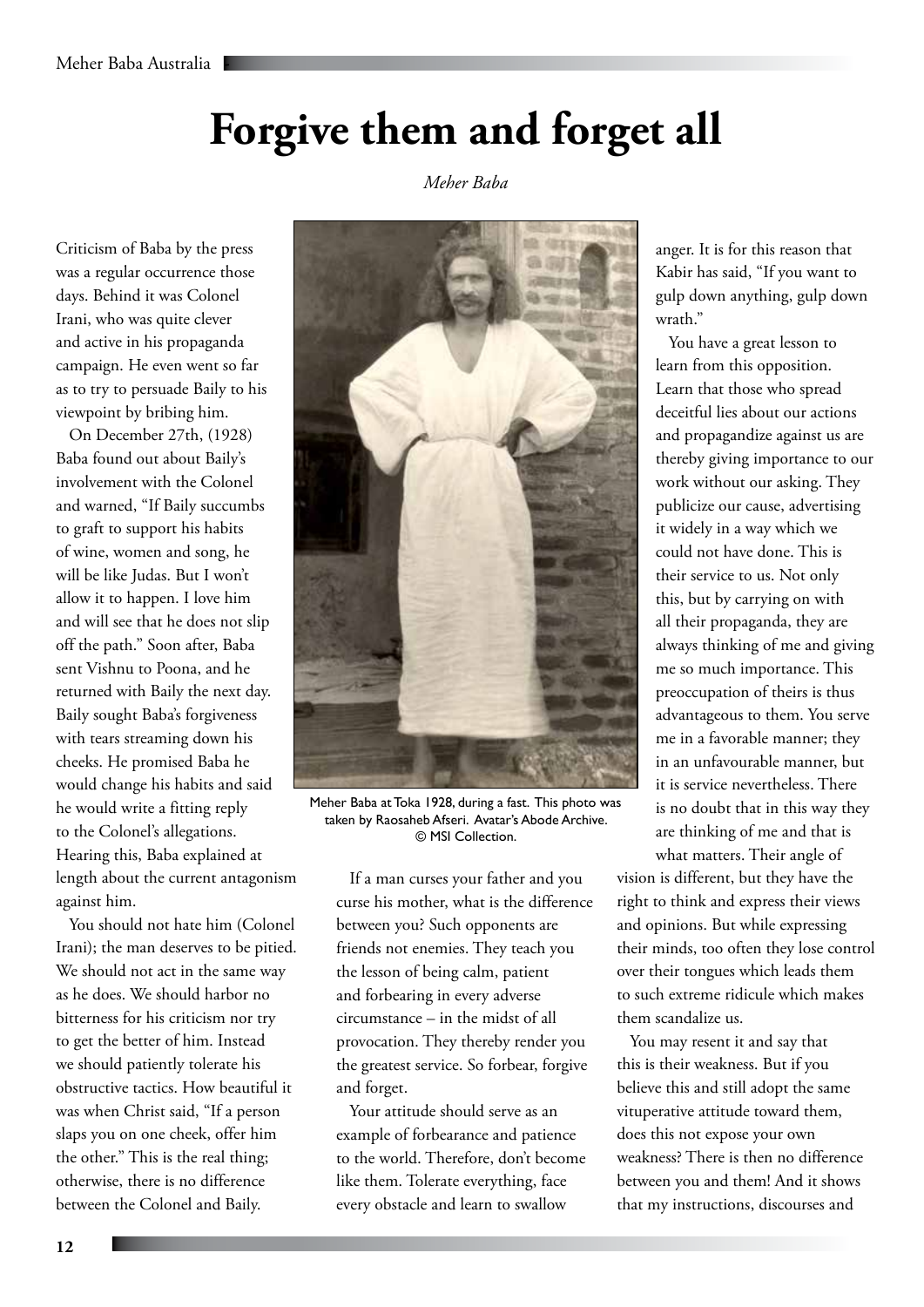# **My own divine play**

*Meher Baba* 

### 1954

When I say I am the Avatar, there are a few who feel happy, some who feel shocked, and many who hearing me claim this, would take me for a hypocrite, a fraud, a supreme egoist, or just mad. If I were to say every one of you is an Avatar, a few would be tickled, and many would consider it blasphemy or a joke.

The fact that God being One, Indivisible, and equally in us all –— that we can be naught else but one —– is too much for the duality-conscious mind to accept. Yet, each of us is what the other is. I know I am the Avatar in every sense of the word, and that each one of you is an Avatar in one sense or the other.

It is an unalterable and universally recognized fact since time immemorial that God

Meher Baba at the 1965 Darshan at Guruprasad in Poona. Avatar's Abode Archive.

#### *Forgive them and forget all, continued from previous page*

teachings have had no effect upon you. Compared to them, your weakness is greater because you have stayed with me, heard my discourses and know me, which they have not. So remain calm, put up with hardships and be tolerant; forgive them and forget all.

> *LORD MEHER, Online Edition pp. 1001 – 1002 1998 © Avatar Meher Baba Perpetual Public Trust.*

knows everything, God does everything, and that nothing happens but by the Will of God. Therefore, it is God Who makes me say I am the Avatar, and that each one of you is an Avatar. Again, it is He Who is tickled through some, and through others is shocked.

It is God Who acts, and God Who reacts. It is He Who scoffs, and He Who responds. He is the Creator, the Producer, the Actor and the Audience in His own Divine Play.

> *LORD MEHER, Online Edition, p. 3555, 1998 © Avatar Meher Baba Perpetual Public Trust.*

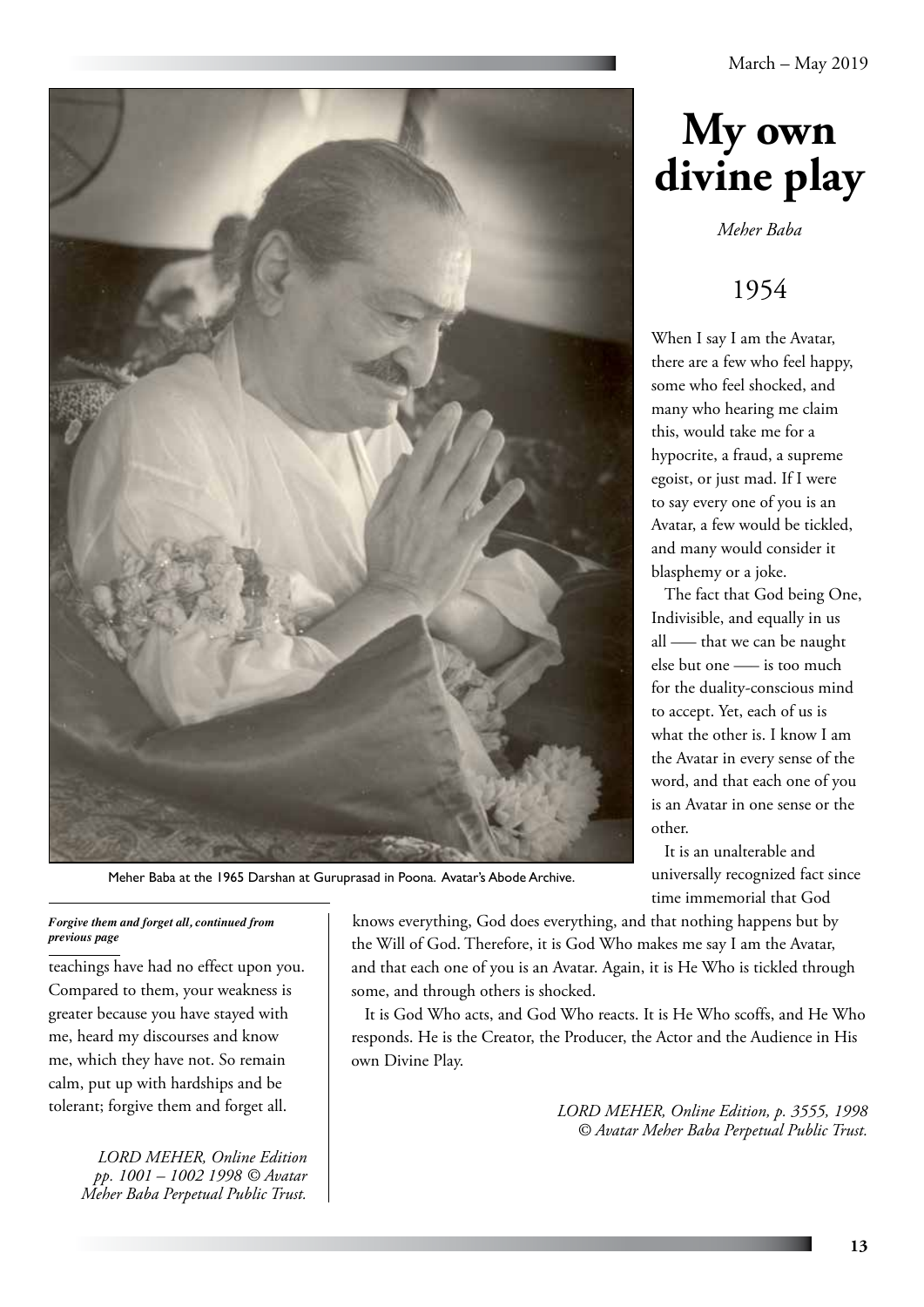# **Recalling my first** *Amartithi*

When I first attended an *Amartithi* it was in 1973. I remember meeting people from all around the world and I had this immediate recognition that Meher Baba had awakened Himself in them just as he had awakened Himself in me.

It was like Baba was meeting Baba. And everyone felt it; it was like we had all tumbled into an alternative universe, one that was filled with Baba's Presence. Baba was our map, our guide, and our travel companion.

Mani, Baba's sister, summed it up nicely in saying that we gave the *mandali* an experience of Baba as the One in the many, while their experience of living with Baba was of the many in the One. Eruch was amazed at the depth of longing we had in our hearts having never met Baba before and only knowing of Him through a photograph or a message.

I thought that our experience must have been akin to the Pentecost experience of the early Christians: "And they were all filled with the Holy Ghost, and began to speak with other tongues, as the Spirit gave them utterance" (Acts 2:4). Except the Holy Ghost was Baba's Presence and the "other tongues" was simply the language of love for the God-Man - which we all miraculously understood and shared – given to us by Meher Baba.

In a real sense my experience at *Amartithi* was proof to me of Eruch's words: "When the God-Man (Avatar) drops His physical form God simply sheds the Man-form and He continues to exercise His attributes of infinite

#### *Ross Keating*

Love, Mercy, Compassion, etc. His Authority and Power do not cease to directly function through Him – He being God the Eternal". For I felt Baba was fully active in my life. He had awakened Himself in me. I had nothing to do with it at all – it was totally Baba's doing.

Overnight, in a sense, I had become a Baba lover. I also remember being struck at the time with the original message from Meherazad announcing Baba's dropping of His physical body on 31st January, 1969 for it said that Baba was now – "to live eternally in the hearts of His lovers". He was not going off to a blissful heavenly existence, as I was conditioned to believe by my religious upbringing. Instead, Meher Baba was going to be resident in my heart. But I wondered what that meant?

Francis also made it to the *Amartithi* in '73 and I happened to hear him give a short talk in *Mandali* Hall at Meherazad. Francis's words, as usual, were very grounding. While it is difficult to imagine his sense of personal loss, as with all the *mandali*, of not having the beautiful presence of their Beloved to fill their days, he was able to see the deeper significance of Baba's putting aside His physical body.

Francis began by saying: "Four years ago Beloved Baba covered His form with the veil of His compassion so that we would be led (or driven) to seek Him in the reality of Himself instead of clinging to Him in the Shape of His Love. He came so that we might see and He went so that we could know". And then came the full force of his

thought: "By His act of dropping His body He showed that He expected us to seek His Reality and He challenged us to measure up to His Expectation". Francis was making it clear that the idea of Baba "living in our hearts" meant a spiritual challenge, and not the guarantee of some kind of readymade, inner peace.

And then Francis followed with a striking image of Baba, which poetically reinforced his thought: "He was a drop of wine on the rim of the cup of our carousing that we desired greatly to taste, but which slipped down into the body of the ruby liquid so that we could not taste one drop but drink the whole cup".

But how to meet this challenge? At the end of his talk Francis gave a clue: "There can be no grief on the dust road, only longing. But there is no longing, because we have certainty. But we cannot be certain because everything depends on His Whim. But this Whim is Himself, His own very nature: in the likeness of that He has made us – selves of Himself as drops in an ocean. All that we have to do is to stop singing our self-song and sing the song of His Name.

"His departure was His sign to us that it was time for us to depart from ourselves. His departing in silence was so that we would listen in the stillness of our hearts for His Word of words. And the victory will always by His."

As usual in those days, I staggered out of *Mandali* Hall needing to breathe.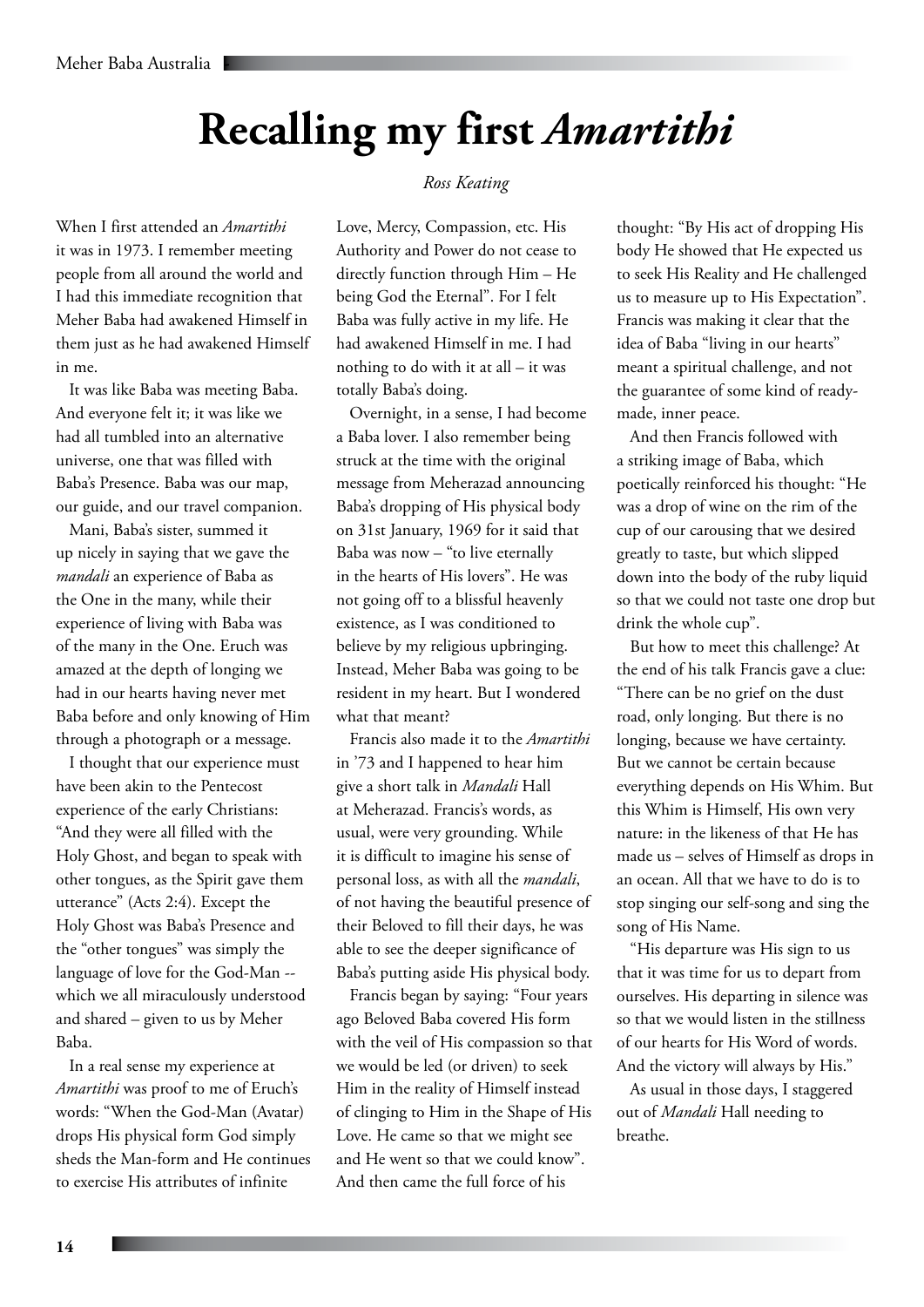

#### **The Pilgrimage**

The dawn came up – surprising the sleepers in the garden; And the nightingales began preening their feathers before beginning their song to the Rose.

"Be happy!" the Master told us, "Leave the 'yea' and the 'nay' to me: Such matters are beyond your grasp and comprehension".

How many of last year's pilgrims reached the Goal of One-ness; But when the season of love turns round again, many will hoist aloft the banner of new hope.

I have repented – but the repentance of the hypocrite has no weight with the Simurgh

Call it (our goal) **One-ness** or **Such-ness** or any other term If love is absent it is a waste of time being present at the roll call for the pilgrimage.

> *Francis Brabazon, 1981, in celebration of Beloved Baba's Birthday.*

Meher Baba said - It is only love that counts, and to have love You have to cross the threshold of the intellect.

The *Simurgh* is a benevolent, mythical bird in Iranian mythology and literature.

Image at top: Simurgh, detail of a c.1297 Persian manuscript, New York, Pierpont Morgan Library.



I saw grief drinking a cup of sorrow and called out, "It tastes sweet does it not?" "You've caught me," grief answered, "and you've ruined my business ... How can I sell sorrow, when you know it's a blessing?"

*Rumi - rendered by Coleman Barks*

#### **Adam Surfing**

The water lay waiting. The Lord spoke within its depths and the first swells began to lift.

They took the shape of the Lord's lips. Adam heard them calling in the shell of his ear.

In the sun's first light he paddled to the rhythm of the waves echoing in the hollows of his heart.

He turned at the first wave and rode it back to shore. It was then he heard the Lord's words:

*Whatever lives is full of the Lord. Claim nothing; enjoy, do not covet His property. Then hope for a hundred years of life doing your duty. No other way can prevent deeds from clinging, proud as you are of your human life.*

*Ross Keating*

*The quote at the end of the poem, "Adam Surfing" is from the "The Lord" (Eesha-Upanishad), 1st Millennium BCE, put into English by Shree Purohit Swami and W. B. Yeats.*

### **Meher Baba Sahavas Margaret River Western Australia**

Coinciding with Ward Parks visiting Western Australia on his way to the Avatar's Abode Anniversary in June 2019, the first ever South-West Baba Sahavas is being held in Margaret River on **April 5th - 7th 2019** at the Surfpoint Resort [surfpoint.com.au](http://www.surfpoint.com.au/)

If you would like to attend please **phone Julie** on 0428 250 294 or email [julie@whae.com.au](mailto:julie%40whae.com.au?subject=)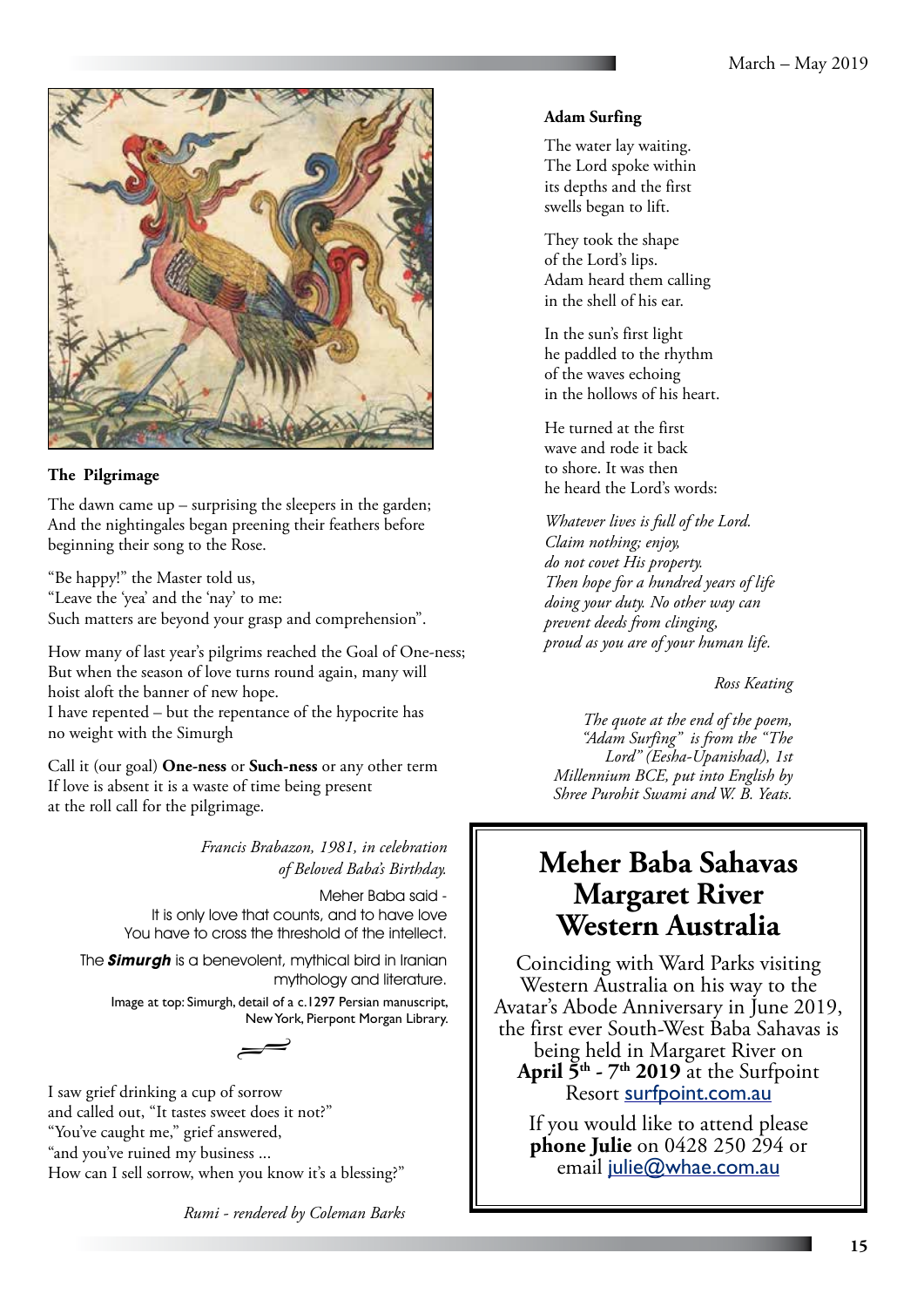### **Meher Baba and Qawwali**

#### *Peter Rowan*

Qawwali was the musical form which Beloved Baba favoured above all others, and from which He derived immense enjoyment all His life.

If a Qawwal was greatly pleasing to Baba He would would sometimes sit up the whole night listening raptly and during the performance explain the nuanced delights of sublime meaning and spiritual subtlety in the singing.

After the performance, if extremely pleased, Baba would perhaps reward the Qawwal with a handkerchief, praising him with delight, and occasionally allow the Qawwal to kiss His hand.

On the other hand, if the Qawwal was not up to the expected mark Baba would terminate the program very quickly.

There are many instances recorded of these Qawwali programs Baba enjoyed over the years, but before further discussion on them, I believe it would be an advantage to first give a brief introduction to what Qawwali is; Qawwali is the musical form and a Qawwal is the performer.

The Qawwali musical form emerged in India in the mid- $13<sup>th</sup>$  century as a distinct genre of Sufi devotional music, developed predominantly by an eminent Sufi known as Amir Khusrow of the Chishti order of Sufis. The Chishti order is best exemplified by the great Perfect Master of the 12<sup>th</sup> century Khwaja Moinuddin Chishti of Ajmer.

Amir Khusrow was born in India in 1253 and was a musician, poet and scholar, who is also said to have bought the Urdu language into prominence,



Amir Khusrow surrounded by young men. Miniature from a manuscript of Majlis Al-Usshak by Husayn Bayqarah.

which is still the major language used in Qawwali to this day.

 Modern Urdu is what one may call loosely a derivative Persian standard register of the Hindustani language and is to a degree mutually intelligible with standard Hindi, therefore Qawwali may be, more or less, understood by a fairly broad section of India's population even though in essence, it is still essentially very much a part of the province of Islam.

Qawwali, in its developmental stages, was sung mainly at the dargahs and shrines of Sufi saints, and as this tradition is continued still, it is an essential factor which keeps the Qawwali form alive in its intrinsic devotional nature.

The aim of the Qawwal, is to praise the Beloved through such subtlety and refinement as to induce a rapport of

spiritual ecstasy for his audience.

Most Qawwali 'parties' follow a relatively strict format. The party is generally composed of six to eight men comprising the lead Qawwal, who would generally accompany himself on a harmonium, perhaps another subsidiary harmonium player would also play, there is always a tabla and often a dholak for percussion. Several of the men acting as a chorus sit in the second row and repeat key verses and aid percussion by hand-clapping.

The format of the Qawwali to be performed, is governed to a large degree by convention. An opening slow song in praise of Allah comes first with a song in praise of Muhammad to follow, perhaps then a further song in praise of a saint is sung if the Qawwaal is at a saints dargah.

The Qawwali to be sung, is then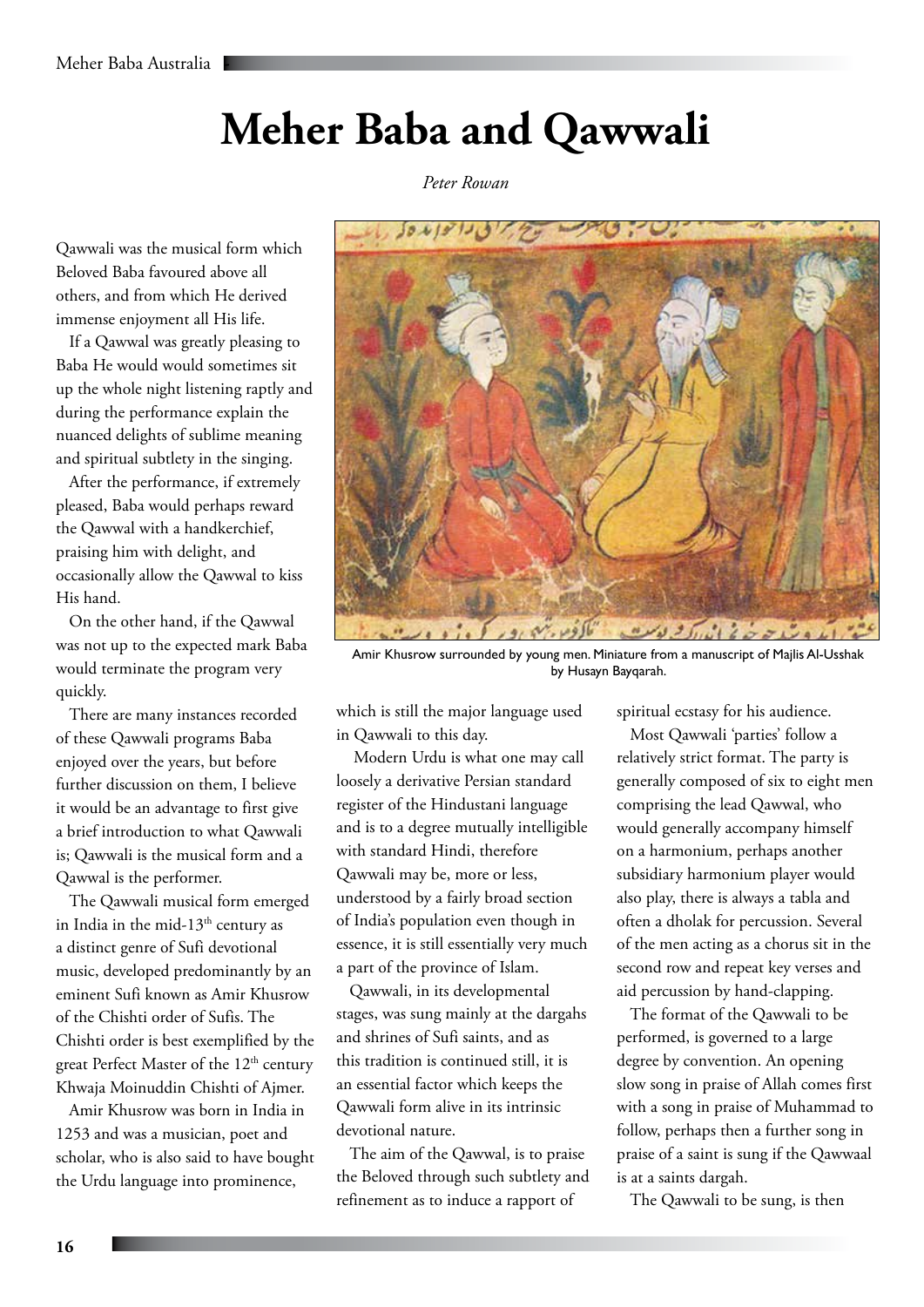started with an instrumental prelude, where the main melody to be employed is played on the harmonium accompanied by the tabla, then comes a tonal improvised melody in which the singers intone long notes, in the mode of the song to be sung.

The lead Qawwal will then sing some improvised preamble verses nonrhythmically, suggestive of the devotional nature of the Qawwali to be employed, with only his harmonium as accompaniment.

As the song now begins in earnest the tabla, dholak and hand clapping begin, with all the party then joining in the singing of the verses that constitute what will begin the main refrain which has by now, become clear by the Qawwal.

The lyrics of the main verses are never improvised but follow exactly the poetry of the ghazal or poetic form being used, however the tunes may be subtly improvised within the framework of the main melody

Traditionally, each Qawwali will last between 15 to 30 minutes beginning gently, and steadily building to a highly charged devotional energy level dependant on the ability of the Qawwal and his party and the receptivity of the audience.<sup>1</sup>

Most lovers of Avatar Meher Baba are aware of the ghazal,



the poetic form associated Jaipuri Qawaal performing for Meher Baba, probably 18 October 1963. Mandali Hall, Meherazad. Photographer: Meelan. © Meher Nazar Publications.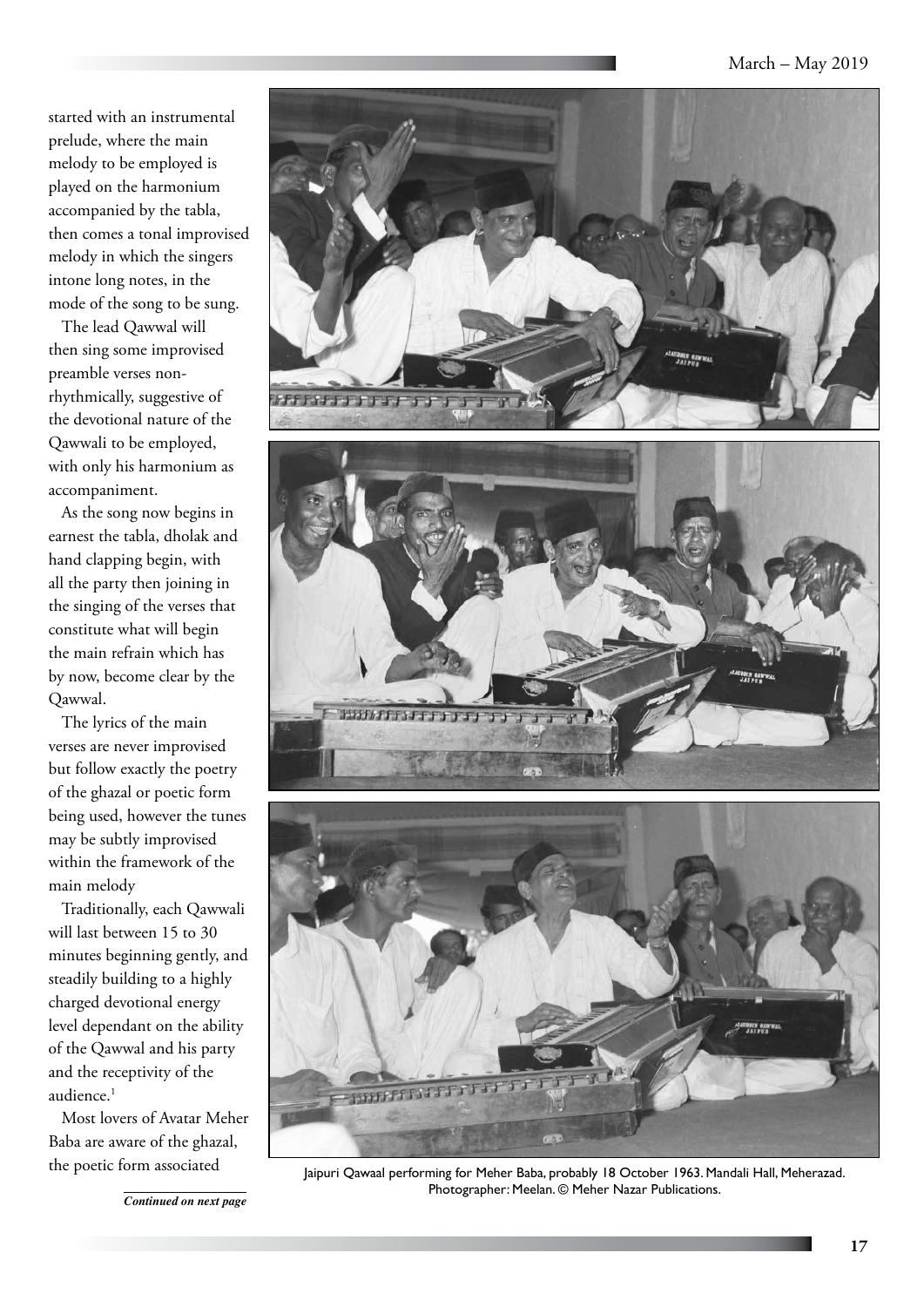with Hafiz of Shiraz, the 14<sup>th</sup> century Perfect Master poet most favoured by Baba.

Even though the ghazal form is used extensively in Qawwali as a main form of devotional expression, a Qawwal is not necessarily considered to be a ghazal singer as such, and most 'ghazal singers' are not necessarily Qawwals.

It was not until the 1950s that Qawwali programs became a regular event in life with Beloved Baba, even though there were occasions in the earlier years when He would be pleased to have a Qawwal sing for Him, such as in 1926 at Meherabad when a Qawwal stayed for a few days and gave several performances, in appreciation Baba presented him and his tabla player with silk handkerchiefs.2

Baba would appreciate the mandali seeking out a good Qawwal for His pleasure but could show extreme displeasure if the Qawwal was substandard, as happened in 1942 when Baba was in seclusion and instructed Baidul he would like to hear Qawwali for relaxation. Baidul hired a Qawwal and his musicians, but within two minutes of listening Baba left the room beckoning Adi to follow him, saying, "From where on earth did Baidul find this man, is he singing or what?" Baidul was then summoned and Baba said, "What have you brought me here, that man can't sing?"

Baidul protested, "But he is a famous Qawwal, give him a chance he was probably only warming up." Baba listened for another ten minutes and motioned for Baidul to send the group away.

Baba asked, "Baidul what did you pay that man?" "Five rupees Baba", answered Baidul, "Which included his tonga fare". "You brainless Irani idiot, can any Qawwal sing for such a sum,



Habib Qawaal, of Ahmednagar, performing for Meher Baba, 9 December 1962. Mandali Hall, Meherazad. © Meher Nazar Publications.

the rogue knew he couldn't sing and so accepted the miserly five rupees you offered him" retorted Baba angrily, "You should have thought more about lessening my universal burden with good Qawwali, instead of thinking you had struck a bargain!"3

There are many wonderful occasions during the 1950s when Baba's universal work was given relief by an excellent Qawwal, such as in 1952 at Meherabad when a favourite Qawwal of Baba's, Habib Qawwal sang, giving Him great pleasure, his performance was so moving that Padri, Bal Natu, Minoo Kharas, Meherji and others started weeping. Aloba became so overcome with emotion, he banged his head against the wall and had to be restrained.4

Aloba would often go into an emotional frenzy with Qawwali, and on one occasion in 1955 Baba had Baidul's son-in-law Pesi look after him during a performance, but quite the

opposite happened, Pesi lost control, and Aloba and others had to restrain him.<sup>5</sup>

Baba was staying in Khuldabad in 1955 and wanted to hear good Qawwali, so Eruch and Pendu went to Aurangabad to arrange for a Qawwal to visit. When he arrived to play all burst out laughing as it looked as if he were about to drop off to sleep.

The Qawwal had been continuously performing for the past three nights and was extremely tired, "What sort of Qawwal have you bought me?", Baba commented to Eruch and Pendu, and then gave the Qawwal and his tabla player tablets to keep awake, which worked wonders.

The Qawwal was excellent and Baba was glowing with pleasure, the Qawaal sang for Baba till 4a.m. and by that time the mandali were thoroughly overcome, not just with the singer, but with Baba's pleasure.<sup>6</sup>

The essential factor with Qawwali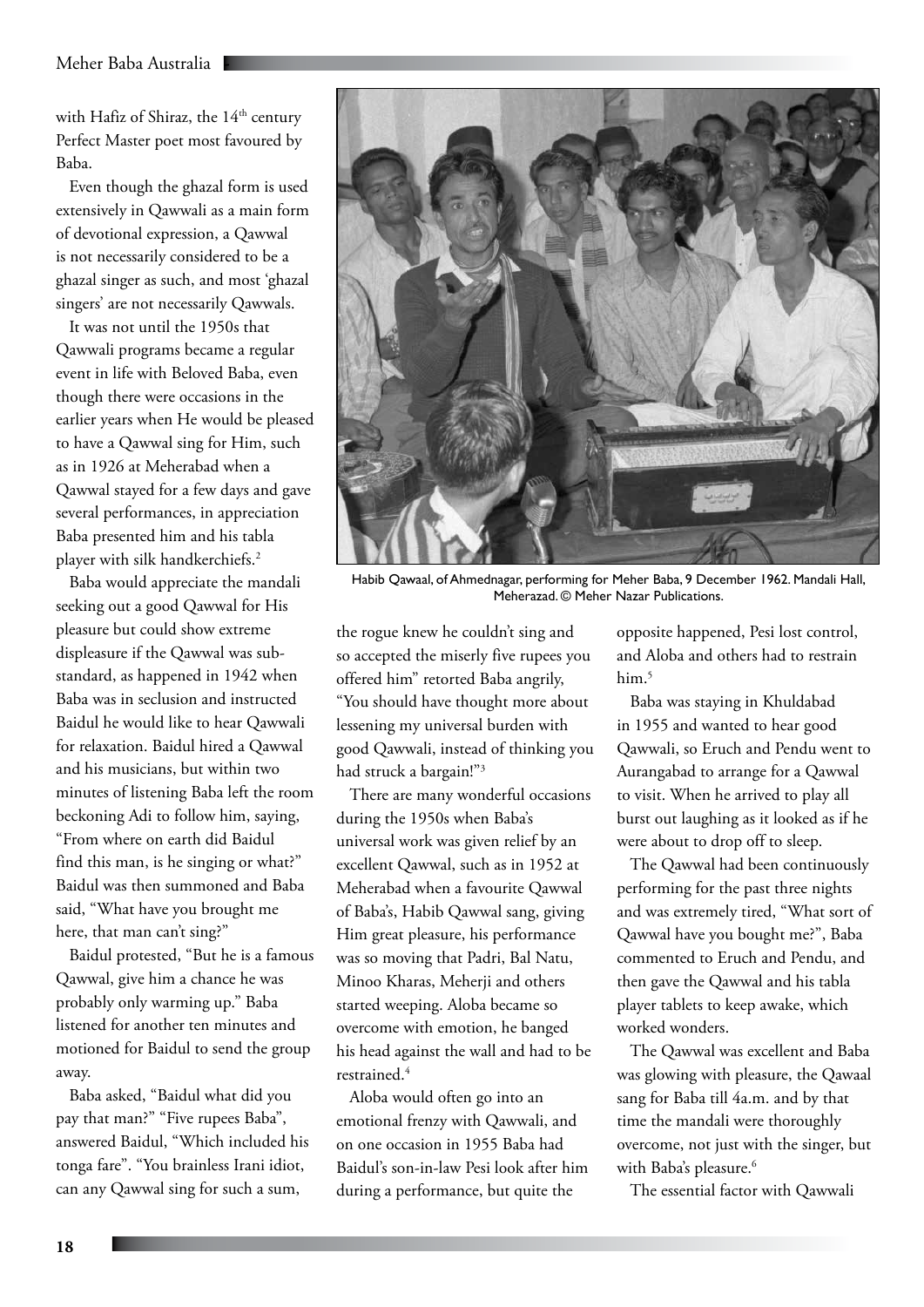is expression of refinement of thought and feeling toward the Beloved, not brilliance of technique or ability for vocal pyrotechnics. A good Qawwal will enter the heart of the song and have the natural ability and technique to convey his brilliance of expression to stir the finer sensibilities of his listeners.

A wonderful case in point, expressive of this sentiment, was demonstrated by Beloved Baba in 1959. Baba had been giving darshan in Bombay to large numbers, and afterwards, a program of Qawwali with four of Bombay's best known Qawwal's and musicians had been arranged for Baba's relaxation and pleasure.

The first party began to play, Baba did not like them and sent them away. The second party began to play but they also were stopped after five minutes. The third and fourth party met with the same fate, Baba was not happy with any of them.

Baba spoke to His lovers who had made the arrangements, "What is this, I didn't like any of them?" They said, "But Baba, these four Qawwals are famous all over Bombay!' Baba replied, "They may be famous, but I like singing to be from the heart!" This comment by Beloved Baba clearly enunciates for us that unless a Qawwal was first and foremost concerned with devotion to the Beloved in his performance, no matter how brilliant or clever he may be, it was of little interest to Baba.

A lovely adjunct to the above drama of Baba's displeasure, is that another Qawwal turned up with his party at the same program and saved it admirably for Beloved Baba. The Qawwal had sung for Baba at Meherabad four years earlier and Baba enjoyed his singing immensely!<sup>7</sup>

The content of Qawwali is very much based on feeling and freeing feelings of love for the Beloved. The metaphors used in Qawwali express the soul's longing for Union and the agony of separation, and the inexpressible joy felt in loving the Divine.

At a Qawwali program one time, when some of the mandali and several others were overcome with the rapture that the Qawwal's singing induced, Baba was moved to explain, "Tears that stream down the cheeks without you being aware of them are very difficult to control, but if restrained, more happiness and joy is found in companionship with one's Beloved."8

At another time during a moving Qawwali performance in 1957, Baba stopped the singing and spoke of the emotional state bought about by Qawwali. He explained, "This is known as *haal* or *bhav*, but when a devotee becomes a real lover, he becomes devoid of this state, in his love he simply burns within which cannot be observed outwardly."

Resuming the program, Baba addressed the Qawwal, urging him, "Now let us hear some more choice truths!".

The Qawwal sang: 'I go on deceiving myself, living in the hope of dying!'

Stopping him yet again, Baba commented, "What a beautiful thought! In this state the lover is totally uprooted from the world. All his desires die, except one, and that is to die for the Beloved."9

There are numerous occasions and instances, up until Baba dropped His body, of His delight and pleasure in being entertained by good Qawwali, but in the latter years of the 50s and 60s it became clear that Baba's favourite Qawwal by far, was Jaipuri Qawwal, who was summoned with

his party to sing before Beloved Baba many times. On one occasion Baba displayed his pleasure, after listening for four hours to Jaipuri Qawwal, by presenting to him and his five musicians, a handkerchief each.10

A most wonderful description of Baba's joy and pleasure in listening to Jaipuri Qawwal in 1962 is encapsulated in the following observation by one of the mandali, "As Jaipuri Qawwal sang, Baba's face looked more radiant than a thousand suns. His being in all states of divine love was seen on His face. None knew how the two hours of singing passed so quickly, all longed to be in Baba's presence for more time. It was pure joy to look at Baba, His luminous countenance contained wine and intoxicated all."11

700 years of Sufi tradition is contained in the beauty of the Qawwali form of music. How delightful for our Beloved Baba that it gave Him so much pleasure during His Advent, and He was able to tell us, "Good Qawwali always gives me brief respite from the burden of my Universal Work."12

#### *\*Footnote:*

For those who would like to listen to a recent performance of Qawwali in celebration of Beloved Baba's birthday, I would suggest you go to: '[Meherabad](https://www.youtube.com/user/MeherabadMoments)  [Moments' – YouTube](https://www.youtube.com/user/MeherabadMoments). Click on videos, then scroll to '**[Phenomenal Qawwali](https://www.youtube.com/watch%3Fv%3DIDJ8pe9wUZw)  [Performance by Pavan Naik](https://www.youtube.com/watch%3Fv%3DIDJ8pe9wUZw)  [and Group](https://www.youtube.com/watch%3Fv%3DIDJ8pe9wUZw)**' at Avatar Meher Baba Ahmednagar Centre 27<sup>th</sup> Feb. 2017 as part of celebration of Baba's Birthday.

#### **REFERENCES**

- 1.Wikipedia: Qawwali; Amir Khusrow; Urdu
- 2. *LORD MEHER* online p646. 3. p2292.
- 4. p3167. 5. p3767. 6. p3680. 7. p4500.
- 8. p3167. 9. p4234. 10. p5289.
- 11. p4874. 12.p5046.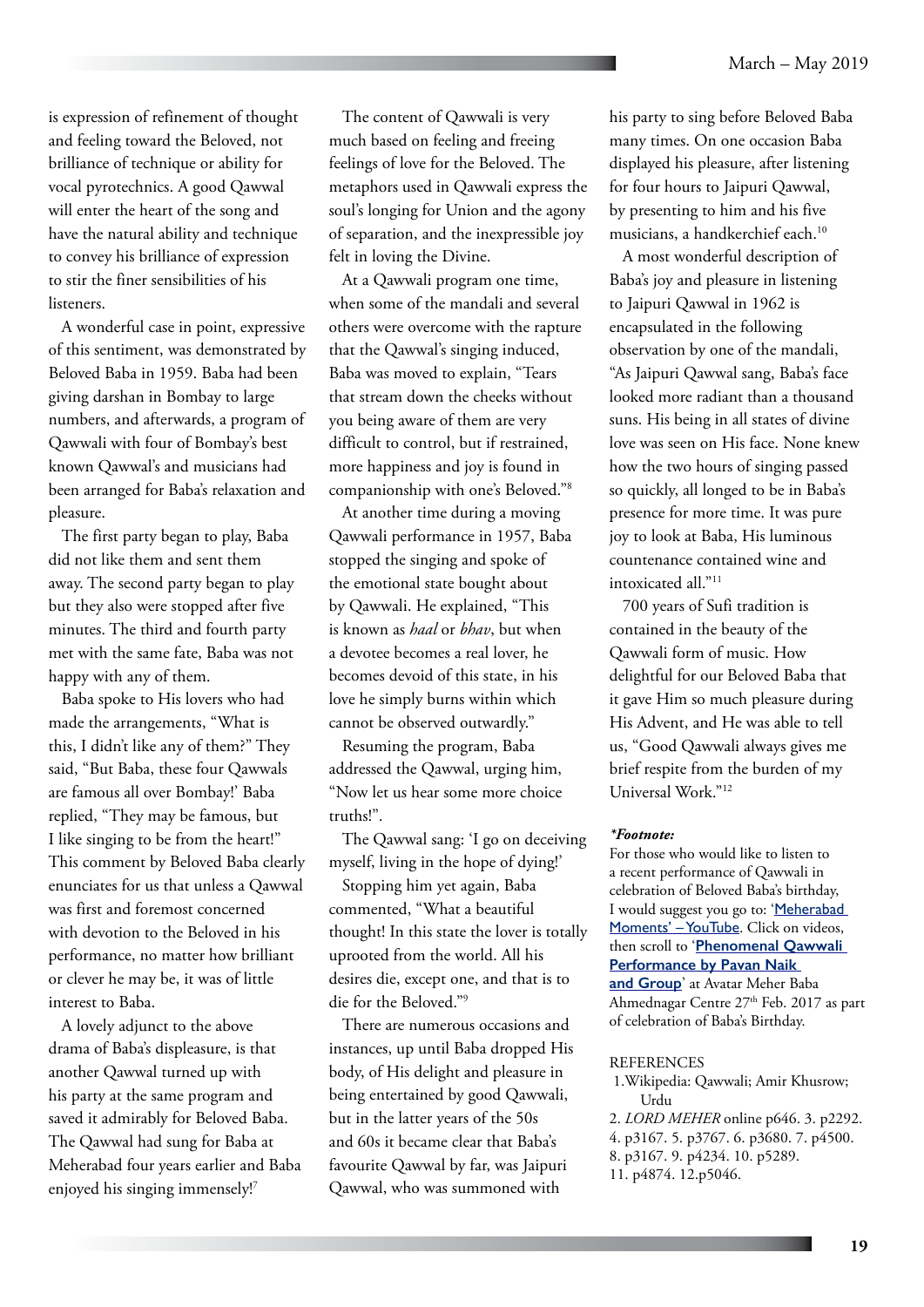# *Meher Baba's Tiffin Lectures*

Published 2017 by Avatar Meher Baba Perpetual Public Charitable Trust, Ahmednagar, India.

### Book Review

### *Sarah McNeill*

*Only during the last fifteen years has new archival research and textual scholarship brought back into view what we could call the Avatar's early literary dispensation during the Meherabad years of the 1920s … This present book, rendering Baba's talks to his intimate male disciples, now takes its place alongside Infinite Intelligence and In God's Hand as a record of his expositions during the first part of his Meherabad residence. (Meher Baba's Tiffin Lectures, p.425)*

The above statement, taken from a section at the end of the book, underscores the importance of the Tiffin Lectures, compiled as they were from a treasure trove of original manuscripts stored for decades in an outhouse at Meherazad. During a visit in 1988, I can recall seeing Eruch gesture towards an outbuilding in the garden, saying it was stacked from floor to ceiling with old documents, letters and so forth, a random archive that had never been sorted. But in recent years, Baba brought together some of his finest scholars to tackle the huge task involved and one of the outcomes of their work has been the publication of this book, *Meher Baba's Tiffin Lectures*. The completed work of the editorial team is an outstanding presentation of Baba's original words together with photos, maps, tables, diagrams and an array of support sections in the Supplement including a Glossary of



Indian words, Appendices and an Index. Every instrument of elucidation has been drawn on to make the contents easily accessible, easy to read and easy on the eye – the book is a delight to read and to pore over and to do so is to be transported back to those early days when Meherabad was in its formative years.

The group of, at the time, comparatively young men mandali, tasked with the hard labour of preparing the ground for construction work at the Meherabad site and then building some of the early structures, would have eagerly anticipated the break for "tiffin" on Thursday afternoons at the nearby home of

Kaka Shahane (now known as the Family Quarters) not just for the tea and snacks provided by their host, but also for talks Baba gave on these occasions, talks that became known as Tiffin Lectures. In these sessions of their early training, Baba (always referred to as 'Shree' by the notetakers of that time), began with basic steps explaining the function of some spiritual practices, and focusing on the role of the 'Sadguru' (by which title Baba referred to himself).

*"If all these various practices – yoga, samadhi, concentration, meditation, yoga study (yog abhyas), and the like – do you any good at all, the limit is this: at the most they can give you experience of the path up to the sixth plane; that is, they* 

*can bring the pilgrim to the point where he sees Paramatma. But even if he has maintained a commendable control over the mind, even if he has tried his level best to keep himself free from the clutches of Maya during his trials and hardships of tap-jap-vrat, even still his sanskaras and egoism persist. These have not been destroyed, nor can one do so through one's own efforts however titanic these exertions may be. For this task is beyond a man's capability. It can't be accomplished without the aid of a Sadguru (Dev) or one who has realized God.*

*Now in this context what does a Sadguru do? Gradually the Sadguru destroys the intellect and egoism of those*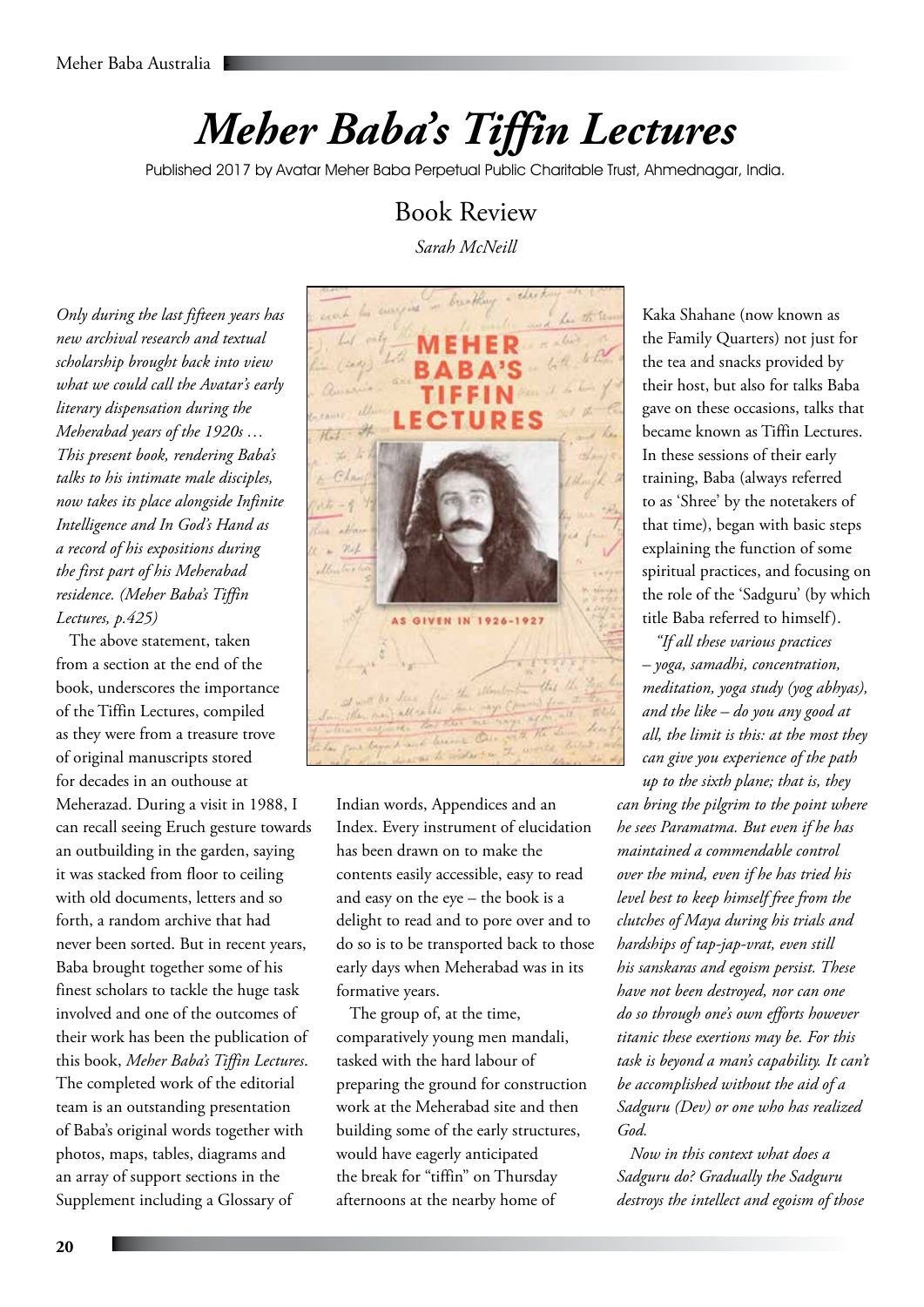*whom he desires to take with him and prepare for Realization, through a process slow but sure. In his dealings with such candidates the mind is the only part that the Sadguru spares and maintains. It is exclusively on the mind of the man to whom he wishes to impart the experience of Realization that the Sadguru works from the very beginning and on to the very end." (pps.141/142)*

In one of his earliest lectures Baba sets out some thoughts and raises questions on the subject of anxiety and the effect it has on the mind.

*The more you think of Maya, the more is your anxiety, or your eagerness for its enjoyment ('upabhog'); and the greater your anxiety, the greater your fears. What are these fears and anxieties after all? They are the refuse, the stench, the 'badbu'. Penetrating your mind, they stand in the way of Self-realization. So do not let these thoughts and anxieties accumulate, lest they become a hindrance blocking your advance. Do not feel at all anxious about anything. Do not fear anything. For what is it you are anxious of, what do you feel for or fear? All this that you see is mere 'bhas' or imagination, since the very universe itself is 'bhas', a creation of imagination. (p.73)* 

The tiffin gatherings began less than a year after Baba had started his silence and his talks were communicated by means of slates and chalk. Many pages copied down assiduously by mandali members were eventually found in the treasure trove at Meherazad. Covering what is by now, for many readers of today, familiar ground, Baba apparently chose the topic for each day's talk in a fairly random manner. There doesn't appear to be any specific sequencing of his lectures. The mandali themselves or even a local visitor might provide a cue or an argument for Baba to start a

discourse, or the subject could arise from their own discussions about the material world and Baba might talk about a particular incident or visitor. For example, on one occasion there were soldiers around, Ahmednagar being as it was a city where the British Indian Army's Southern Command maintained their Tank Corps (consisting at the time of six armoured cars!) and Baba referred to the soldiers in one of his talks, beginning in general terms.

*Worldly people are too much engrossed with worldly Maya, one way or another, to cut its connection finally and absolutely, even for the sake of seeing God Himself. To them worldly attachment ranks far and away as the first priority; all else, even a darshan or visit with God comes as an after consideration. (p.353)*

He then takes the example of soldiers who, while they served, were assured three meals a day and clothing, saying,

*…to them as to other worldly people, filling the stomach (pet-puja) twice or thrice a day is everything. … first of all the daily two or three meals have to be eaten; talk of other things comes afterwards. Then ask the question why should everyone among the people necessarily eat at all? Let the body suffer and drop, or let it be destroyed; and then take another body in rebirth. Repeat this process again and again, but do not forsake that state, that staunch attitude. (p.354)*

To any of his would-be disciples it was uncompromising and was part of their training in the same way as every other topic relating to consciousness and awareness raised by Baba and discussed in these weekly talks.

*"Our eyes, subtle and gross, are turned only towards Maya, that is, towards the universe: hence we see nothing but the universe which is Maya. The moment* 

*these eyes turn around back and inwards, they see Paramatma. Then it naturally happens that the mind, attracted by His super-magnificence, tries to proceed towards that magnificence and gradually realizes it. (p.65)* 

On another occasion, Baba drew attention to the function of the voice and the way it works:

*"The voice within, that voice wells from within seven curtains inside, yet despite this how quickly it is heard! Mark the time that the movement of the voice (through the seven curtains) starts and finishes and you will be surprised at the extraordinarily quick rate at which the voice travels … the voice itself is the gross form of the thought; the thought itself is subtle, while the voice that carries it is gross. But these two, the gross and the subtle, cannot become one. This is the difficulty that the ordinary human beings face. (p.326)*

(A further reference to this is found in *Infinite Intelligence*, (p.53/54) and a mention of 'curtains' (Inf. Intell. p.598) uses that same image to refer to the subtle/gross interface between voice and ear).

Background notes included in the book state: "… *it cannot be doubted that Baba himself stands at the source of these dictations, for much of the key vocabulary and phraseology that we find in "Tiffin Lectures" was probably transcribed from his own handwriting*" read from the words Baba himself chalked on the slates, utilizing as one might expect, readily available materials in the same way he took familiar objects to illustrate his points or make analogies. For example, he explained types of realized and unrealized persons in terms of the room where they met, pointing to three garments hung on three pegs on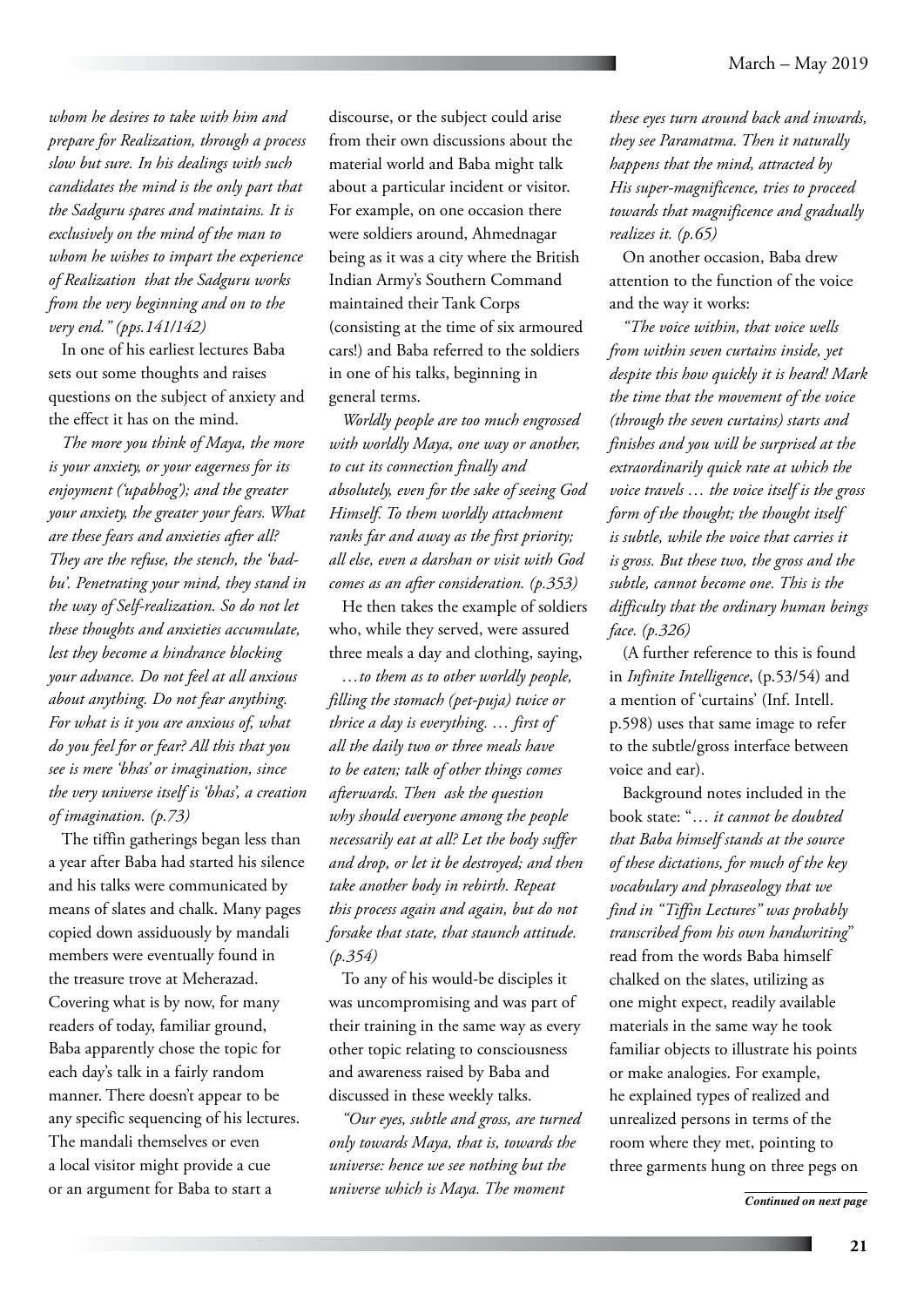the wall to represent Power, Knowledge and Bliss; and likening the threshold of the room to the junction between the '*furthest end and outreach of the sixth plane and the beginning of the seventh plane; the six steps leading up to the door representing the six planes, and the level ground and scenery outside representing the material world.' (p.322)* 

There were fifty-two talks altogether in this training period, each one functional and hard-hitting in a way seemingly designed to dismantle the mind and shake up preconceived ideas. Some of the later talks on the subject of the human form, had similarly precise form and purpose. Baba told the men how,

### *Different degrees of spiritual advancement can be correlated with different parts of the human body, as explained below: (p.276)*

and at this point the passage goes on to define four types – ordinary people; yogis and such who inhabit the astral plane; Sadgurus; and the Majzubs, explaining that,

### *Each of these four types knows in a different way. (p.276)*

The explanation broaches areas of 'subtle physiology' which are usefully explored further by the book's editor/ authors, in Appendix 4.

*By the expression 'subtle physiology' we mean to designate those branches of esoteric spiritual tradition that deal with the symbolic or archetypal significance of the human form. The idea that the human body itself images or mirrors God can be found in the Torah and runs through the history of Judaic and Christian tradition. In Sufi literature, especially in the tradition of the Perfect Master Ibn-al-Arabi, the Perfect Human or 'al-Insan al-Kamil' stands as the perfectly mirrored image of God and the locus for God's fullest Self-disclosure.* 

*… In Hinduism and certain Buddhist traditions the perception that the human form stands as the microcosm to greater domains of spirituality. … When Meher Baba touches on these themes then, he is linking into a vast, sometimes half subterranean, network of interconnecting streams and currents in the great scriptural and esoteric literatures of the world. (p.502)*

The Appendices were compiled to give context and refer to some of Meher Baba's early writings, and in this way further add to the completeness of the book as a whole. The names of Baba lovers listed in the Acknowledgements, those who worked over recent decades to bring the book to life, give the reader a fair idea of the range of talent and experience assembled to tackle the awesome task.

*Scanning and transcription of the originals was done during the 1990s by a team of workers led by Eric Nadel. Bhau Kalchuri took part in the original study and editing. Peter Nordeen and David Fenster provided much assistance in early Meherabad research. Translations from Gujarati, Urdu, Persian and Arabic manuscript sources … were provided by Cyrus and Soumia Khambatta, Rajnikant Mistri, Kushan and Uttan Panchal, Shridar Kelkar, Dolly Dastur, Max Phillips, Jean Gousseff, Fereshteh Azad, Philip Lutgendorf and Carl Ernst and others. The book was edited by Meherwan B Jessawala and Ward Parks, and the book's design and artistic recreation of thirty-three figures are the work of Sheila Krynski. (page xxvii)*

The lectures are featured in dated sequence from end April 1926 to the end of August 1927, filling 398 pages of the book's 687 pages, and a most wonderful selection of archive photographs bring the events of those days into view for the reader. Even a

very early image of Baba in his black kamli coat playing cricket, wielding a bat with terrific style, has been recovered, restored and brought to life in the pages of *Tiffin Lectures*. (see p.273) Places and personalities are identified and quotes from *Chanji's Diaries* and from *The Combined Diaries* are incorporated in brief introductory passages provided for each lecture. The series of figures or diagrams, based on Baba's original rough sketches and reproduced here in colour, are extremely beautiful, each one a small work of art which perfectly serves Baba's choice of this visual device, one he often used to communicate abstract ideas.

Of *Meher Baba's Tiffin Lectures* the book, two separate statements can forgiveably be combined here to sign off a remarkable collaborative commitment by the authors/editors of this book.

*This edition of 'Tiffin Lectures' tries to give to the public the content of this early Meherabad period, in a form that is reliable and readable. Just as those talks served the needs of the great disciples and lovers of God who comprised the Avatar's original circle of listeners, we hope that this book …(see p.465)*

*…will serve many seekers and lovers of God who would like the benefit of the spiritual training Meher Baba gave to his close ones, and that it will constitute a cornerstone in the foundation that he has laid for the civilization of the New Humanity that will arise in the ages to come. (see p.xxvi)* 

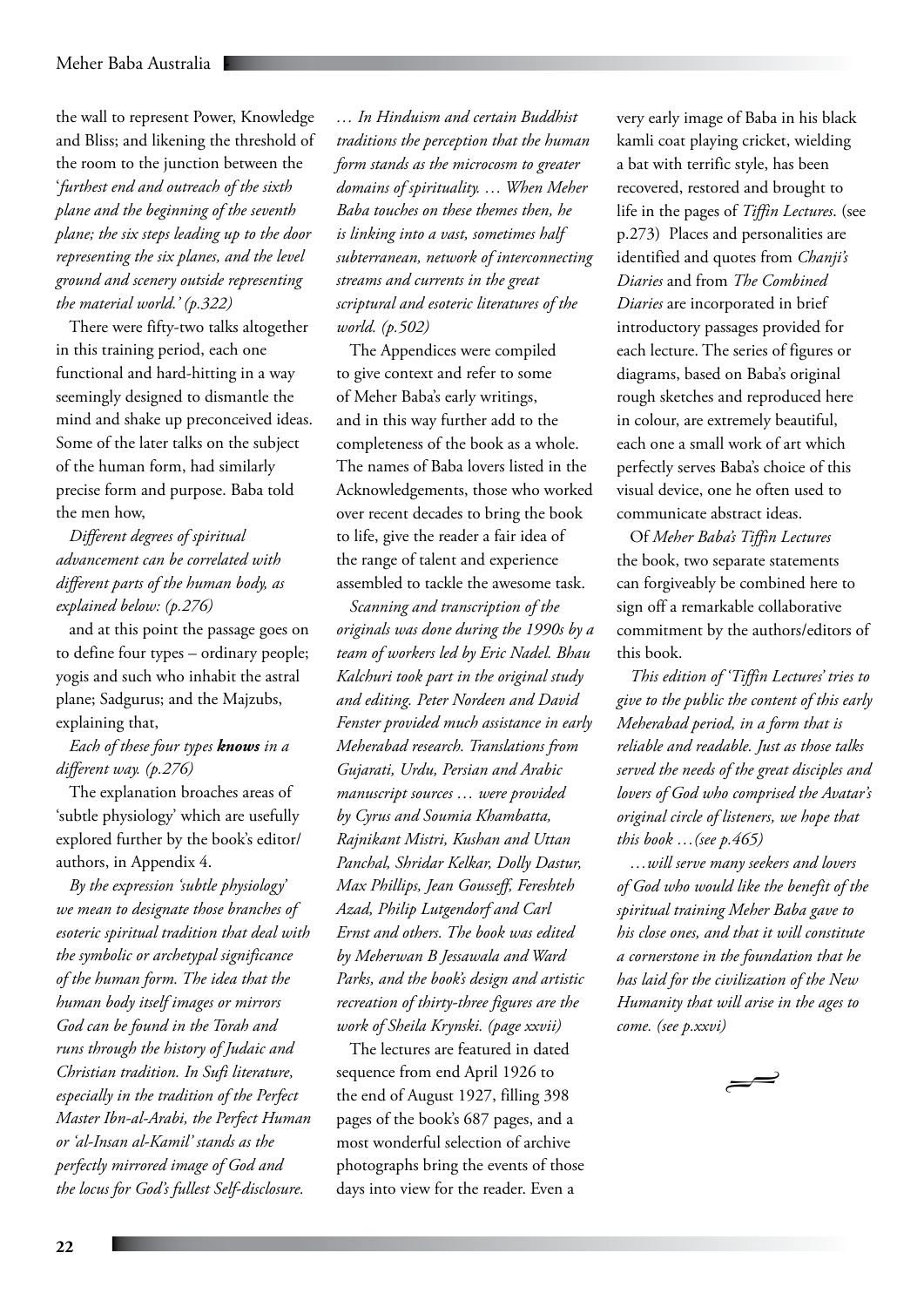

# **The glorious sunset**

*Eruch Jessawala*

It was noon and we were walking and it was very hot and Baba gestured like this, "Do you feel the heat? It is very hot, isn't it?"

And I said, "Yes, Baba, I feel it."

Then Baba suddenly asked me, "Which is more glorious, the sunrise or the sunset?" And I said, "The sunset, Baba."

Baba said, "Yes, it is so." Then He asked, "Do people ever come out to admire the sun when it is at its zenith?"

I said, "No, Baba."

Baba said, "People do not even see the sun then, they are not aware of it. They feel the heat, but they do not even look at the sun. It is only at sunrise and sunset that people glorify the sun."

And then He continued and said, "It is the same with My advent. When I am about to come, there is great anticipation. It is the sunrise. But then, when I come, now that I am in your midst, it is like the midday sun. But when I drop My body, that will be the glorious sunset and then all the world will become aware of My advent."

Avatar's Abode Archive. © Meher Nazar Publications.

*THAT'S HOW IT WAS, Eruch Jessawala, pp. 40-41, 1995*  Meher Baba photographed circa late 1930s. *© Avatar Meher Baba Perpetual Public Charitable Trust.*

# *Meher Baba Australia*

*Steven Hein, MBA Editor*

#### **What is '***Meher Baba Australia***'?**

It is a volunteer run, non-profit initiative. We publish a newsletter that aims to connect the community of lovers of Beloved Meher Baba.

Interested in assisting with production? Contact Steven Hein, Editor. stevenhein 101@gmail. [com](mailto:stevenhein101%40gmail.com?subject=).

#### **Frequency - four issues a year**

March, June, September, December.

#### **Cost?**

There is no charge as such. We do however ask readers to subscribe, to actively choose to receive / keep receiving the journal.

#### **How do we cover printing & postage costs?**

We welcome donations. Occasionally, if costs go up and funds run low, we even invite and encourage donations.

#### **Actual costs of a hardcopy issue?**

To produce, print and post within Australia, each issue costs us approx \$7.50 AU. For the 4 issues that's about \$30 AU a year. International postage costs a bit more.

#### **The digital email PDF version?**

We also have the low cost PDF version we distribute by email. Many of our subscribers choose to subscribe to receive both email and hardcopy versions.

#### **How do we ask you to renew each year?**

It will be an email request or a coloured slip inside your MBA hardcopy. Your response helps us keep your (confidential) info and address on our mailing list up to date.

#### **Editorial policy**

The MBA editorial policy is pretty simple – MBA will not publish any content that is divisive, political, disruptive or disrespectful. The editors reserve the right to accept or decline any submitted articles. Editors also reserve the right to edit any or all accepted articles for length and content prior to publication.

#### **MBA contacts**

Editor: stevenhein 101@gmail.com Mailing List / Subscriptions: David Bowling [meherbabaaustralia@gmail.com](mailto:meherbabaaustralia%40gmail.com?subject=)



Avatar Meher Baba, 1954 Andhra, India.

#### **Donations can be made via PayPal at**  [avatarsabode.com.au/donations.html](http://www.avatarsabode.com.au/donations.html)

#### **Or by direct bank deposit or Electronic Funds Transfer to**

Account name: Meher Baba Australia BSB: 064424 Account number: 10379525 Please include your initial and last name for reference.

#### **Suggested annual donation**

\$5 AU Email PDF (Global) – 1 year, 4 issues. \$30 AU Hardcopy (Australia) – 1 year, 4 issues. \$40 AU Hardcopy (Overseas) – 1 year, 4 issues.